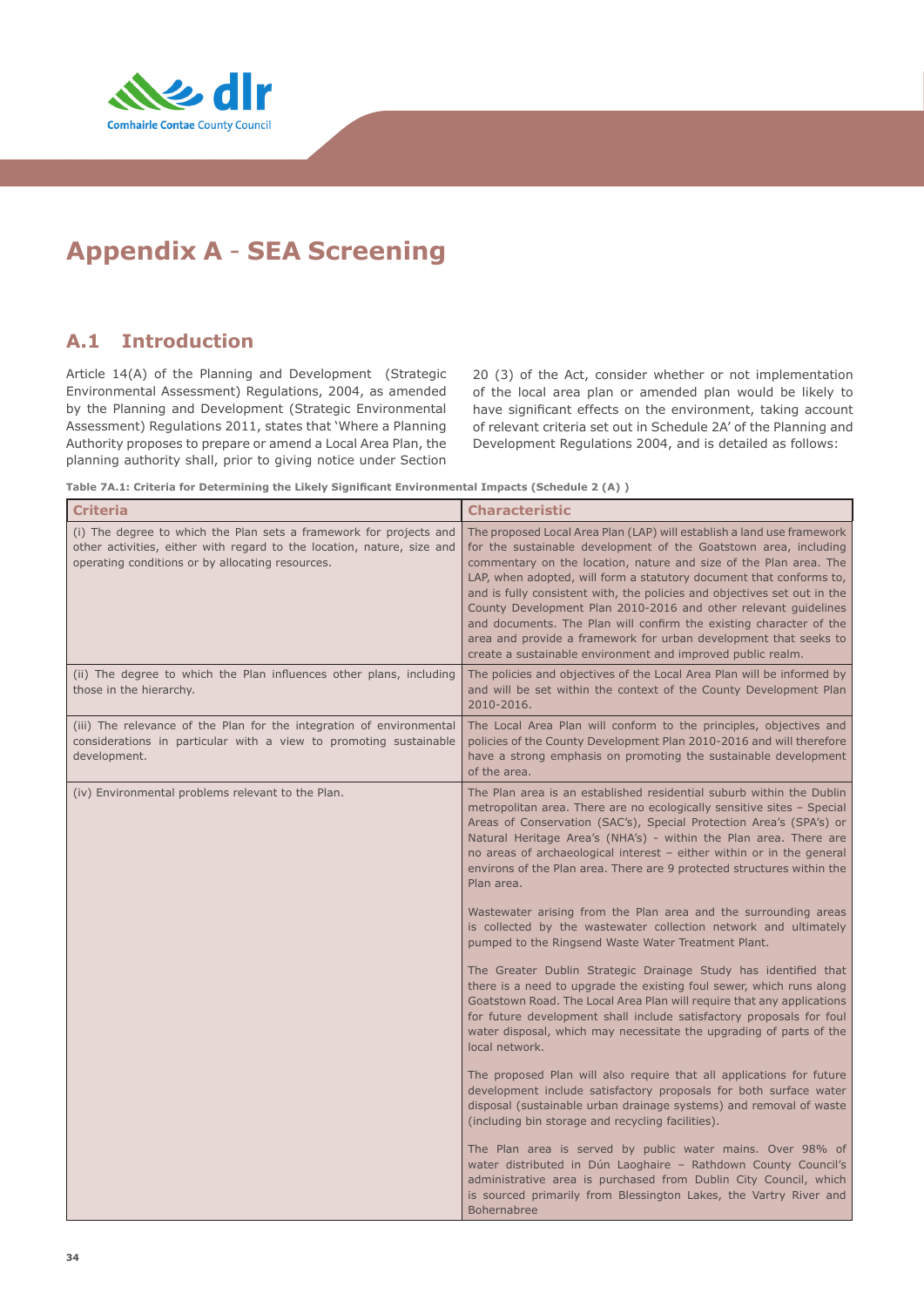|                                                                                                                                                                           | na. The SEA for the County Development Plan 2010-2016 recognises<br>that water production capacity in the Dublin region is barely adequate<br>and a major new water source is required by 2015 to cater for<br>increased demand.                                                                                                                          |
|---------------------------------------------------------------------------------------------------------------------------------------------------------------------------|-----------------------------------------------------------------------------------------------------------------------------------------------------------------------------------------------------------------------------------------------------------------------------------------------------------------------------------------------------------|
|                                                                                                                                                                           | The County Development Plan 2010-2016 notes that it is Council<br>policy to accord with the 'Greater Dublin Water Supply Strategic<br>Study and The Greater Dublin Strategic Drainage Study'.                                                                                                                                                             |
|                                                                                                                                                                           | It is Council policy as stated in the County Development Plan 2010-<br>2016 to implement the Water Quality Management Plans as part of<br>the implementation of the EU Water Framework Directive.                                                                                                                                                         |
|                                                                                                                                                                           | Having regard to the very modest scale of development /<br>redevelopment that the proposed Plan is likely to cater for, it is<br>considered that the proposed Plan will not give rise to environmental<br>problems.                                                                                                                                       |
| (v) The relevance of the Plan for the implementation of European<br>Union legislation on the environment (e.g. plans linked to waste-<br>management or water protection). | Issues relating to European legislation on the environment are fully<br>addressed and provided for in the Dún Laoghaire-Rathdown County<br>Development Plan 2010-2016. The proposed Local Area Plan will be<br>consistent with the policies and objectives of the County Development<br>Plan 2010 - 2016 that was the subject of a mandatory SEA process. |

**Table 7A.2: Characteristics of the Effects and of the Area Likely to be Affected, having regard, in particular, to:** 

| <b>Criteria</b>                                                                                                          | <b>Characteristic</b>                                                                                                                                                                                                                                                                                                                                                                                                                                                                    |  |
|--------------------------------------------------------------------------------------------------------------------------|------------------------------------------------------------------------------------------------------------------------------------------------------------------------------------------------------------------------------------------------------------------------------------------------------------------------------------------------------------------------------------------------------------------------------------------------------------------------------------------|--|
| (i) The probability, duration, frequency and reversibility of the effects.                                               | The Local Area Plan will be consistent with the zoning objectives of<br>the County Development Plan 2010 - 2016. It is considered that there<br>will be no significant negative effects of the implementation of the<br>Goatstown Local Area Plan. However, with regards to positive effects<br>such as improvements to public realm and traffic management, it<br>is considered that the probability of these occurring, is high. It is<br>expected that the effects will be permanent. |  |
| (ii) The cumulative nature of the effects.                                                                               | No cumulative negative effects are anticipated given that the Local<br>Area Plan will focus on the principles of sustainable development and<br>the considerations of the future, beyond the statutory 6 years of the<br>Local Area Plan. It is anticipated that the cumulative effects on the<br>environment will be positive and that with every development and<br>redevelopment, the area will be rejuvenated by virtue of an improved<br>physical and visual environment.           |  |
| (iii) The transboundary nature of the effects.                                                                           | The proposed Plan will have no national, regional or inter-county<br>transboundary effects.                                                                                                                                                                                                                                                                                                                                                                                              |  |
| (iv) The risks to human health or the environment (e.g. due to<br>accidents).                                            | The implementation of the Local Area Plan will not result in any risks<br>to human health. Any future development in the area will conform to<br>the Local Area Plan, of which the fundamental essence is to create<br>a healthy environment in which people can live, work and recreate.                                                                                                                                                                                                |  |
| The magnitude and spatial extent of the effects (geographical area and<br>size of the population likely to be affected). | The Local Area Plan encompasses approximately 122 hectares.<br>Goatstown is an established residential suburb. Most of the area is<br>developed and is characterised by low-rise low-density residential<br>development. Future development is likely to comprise of infill<br>development and redevelopment of brownfield sites. It is not expected<br>that the population of the area will significantly increase over the<br>lifetime of the proposed local area plan.                |  |
| The value and vulnerability of the area likely to be affected due to:                                                    | a)<br>There are no SAC's, SPA's, NHA's or sites of archaeological                                                                                                                                                                                                                                                                                                                                                                                                                        |  |
| special natural characteristics or cultural heritage.<br>a)                                                              | interest within the Plan area. There are nine protected structures. The<br>Plan will include policies and objectives to protect the architectural<br>heritage of the area. The Plan will also include objectives to protect                                                                                                                                                                                                                                                              |  |
| exceeded environmental quality standards or limit values.<br>b)                                                          | trees and woodlands.                                                                                                                                                                                                                                                                                                                                                                                                                                                                     |  |
| intensive land use.<br>$\mathsf{C}$ )                                                                                    |                                                                                                                                                                                                                                                                                                                                                                                                                                                                                          |  |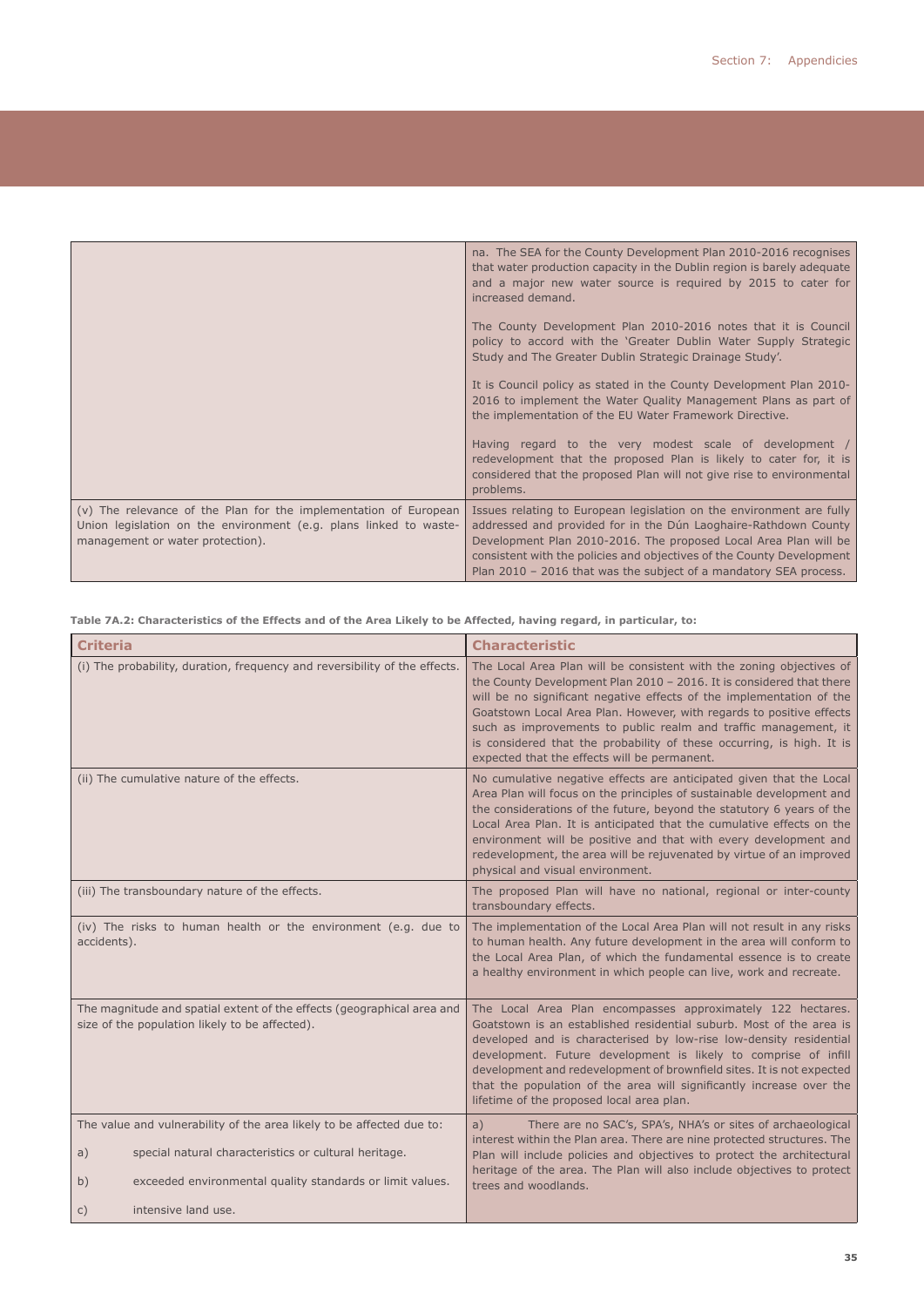

|                                                                   | b)<br>It is considered that environmental quality standards will<br>not be exceeded and the value of the area will not be limited as a<br>result of the Plan implementation. The proposed Plan will include<br>policies and objectives to improve environmental quality through<br>urban realm enhancement and the encouragement of sustainable<br>modes of transport.<br>The proposed Plan will ensure that any new development<br>$\mathsf{C}$<br>including intensification of land use will be designed to respect and<br>enhance the surrounding environment. This will be achieved through<br>policies and objectives relating to urban design, public realm, height,<br>density, access, permeability, open space, biodiversity, community<br>facilities, sustainable urban drainage systems etc. |  |
|-------------------------------------------------------------------|---------------------------------------------------------------------------------------------------------------------------------------------------------------------------------------------------------------------------------------------------------------------------------------------------------------------------------------------------------------------------------------------------------------------------------------------------------------------------------------------------------------------------------------------------------------------------------------------------------------------------------------------------------------------------------------------------------------------------------------------------------------------------------------------------------|--|
| Effects on areas or landscapes, which have a recognised national, | There are no areas or landscapes within the Plan boundary that have                                                                                                                                                                                                                                                                                                                                                                                                                                                                                                                                                                                                                                                                                                                                     |  |
| European Union or international protection status.                | national, European Union or international protection status.                                                                                                                                                                                                                                                                                                                                                                                                                                                                                                                                                                                                                                                                                                                                            |  |

# **A.2 Screening Report - Conclusion**

The preliminary screening report prepared by the Planning Authority in accordance with Planning and Development (Strategic Environmental Assessment) Regulations 2004 (SI. No. 436 of 2004) as amended by the Planning and Development (Strategic Environmental Assessment) Regulations 2011 (S.I. No. 201 of 2011), concludes that an SEA is not required for the Goatstown Local Area Plan.

# **A.3 Statutory Consultation**

In accordance with the statutory requirements, the following environmental authorities were consulted in relation to the SEA screening of the proposed Local Area Plan:

- The Environmental Protection Agency;
- The Minister for the Environment, Community and Local Government;
- The Minister for Communications, Energy and Natural Resources.

A copy of the preliminary screening report was sent to each of the environmental authorities. Submissions were received from the Environmental Protection Agency and the Department of Communications, Energy and Natural Resources.

A submission received from the Department of Communications, Energy and Natural Resources on the 12/8/2011 noted that they had no comments / observation to make. In addition, it was noted that the Inland Fisheries 'has no objection to the conclusion arrived at by the Local Authority'.

A submission was received from the EPA on the 18/8/2011. This submission indicated that the EPA had noted the Planning Authority's position with regard to the need for Strategic Environmental Assessment of the plan. In addition the EPA submission stated:

- In 2009, the Ringsend Waste Water Treatment Plant 'failed to meet the overall requirements of the Waste Water Treatment Regulations 2011'. It should be ensured that adequate and appropriate waste water treatment infrastructure is provide in advance of further development being granted, in implementing the Plan and in the context of promoting sustainable development;
- The Ballymore Eustace and Roundwood drinking water supplies are currently listed on the EPA's Remedial Action List due to 'EPA audit observations – treatment and management issues'. It should be ensured that a safe and secure drinking water supply is provided to service the Plan area.
- The OPW have identified a recurring flood event within the Plan area (Larchfield Estate). It should be ensured that the requirements of the Flood Risk Management Guidelines 2009 are fully integrated as appropriate into the Plan. In the development and zoning/rezoning of lands, the vulnerability of those lands with regard to flooding should be taken into account. It should also be ensured the SuDS technologies are promoted as appropriate.
- Adequate and appropriate infrastructure should be in place or required to be put in place to service any development proposed and authorised during the lifetime of the Plan.
- Screening for Appropriate Assessment to be carried out.

In response to the submissions received, additional policies relating to Water and Drainage Infrastructure have been included in the Draft Goatstown Local Area Plan. It is noted that Screening for Appropriate Assessment has also been carried out and the findings are also available for public inspection.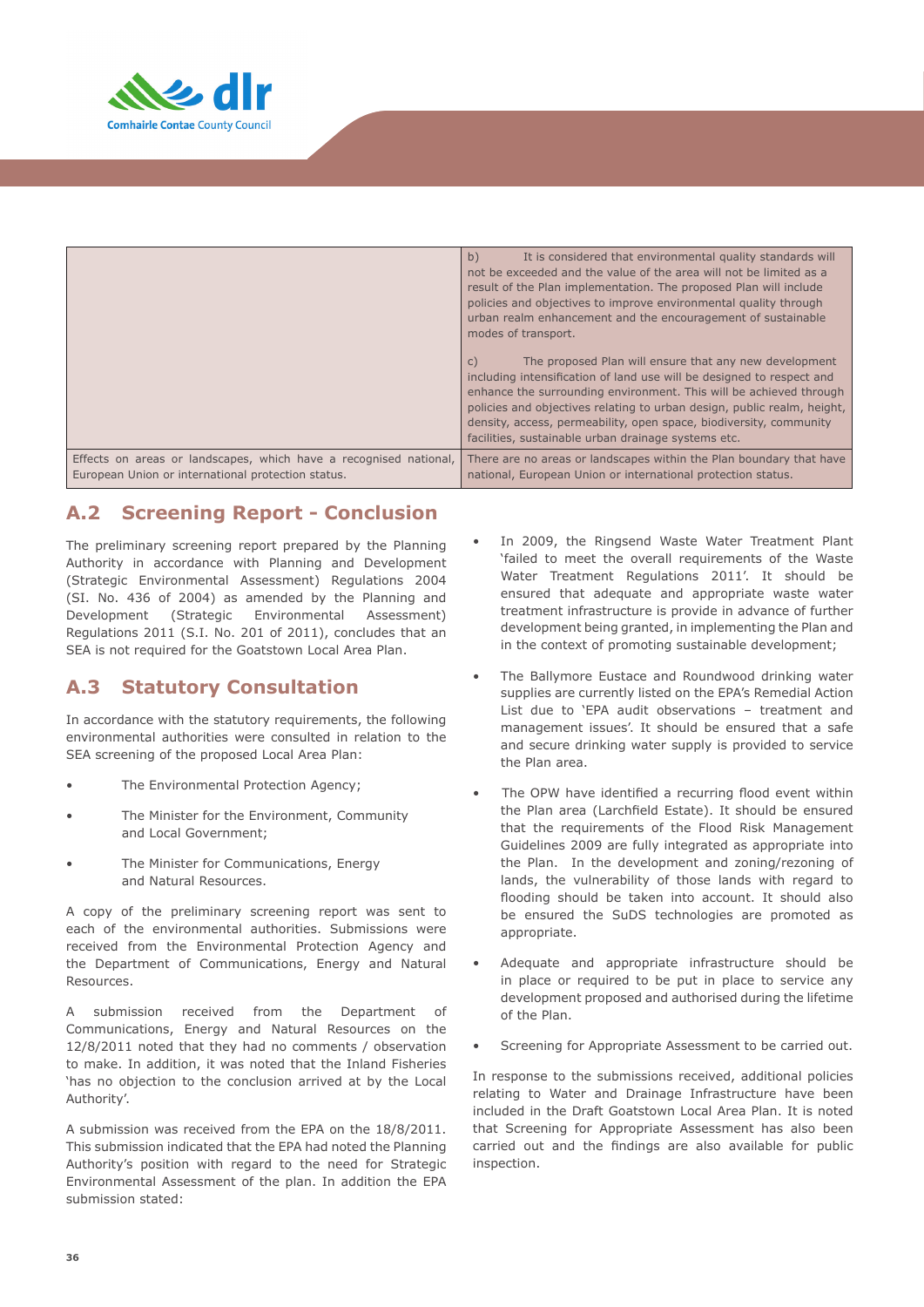# **A.4 Determination**

Having had regard to the requirements of the Planning and Development (Strategic Environmental Assessment) Regulations 2004 as amended and having consulted with the Environmental Authorities and considered their submissions, it is the determination of the Planning Authority under Article 14A(5) of the Regulations as amended that a strategic environmental assessment is not required in respect of the Draft Local Area Plan for Goatstown.

Under Article 14A(6) of the Planning and Development (Strategic Environmental Assessment) Regulations 2004 as amended, Dún Laoghaire-Rathdown County Council hereby gives notice of its determination.

A copy of the decision is available for public inspection at Dún Laoghaire-Rathdown County Council, County Hall, Marine Road, Dun Laoghaire, during opening hours and on the council website www.dlrcoco.ie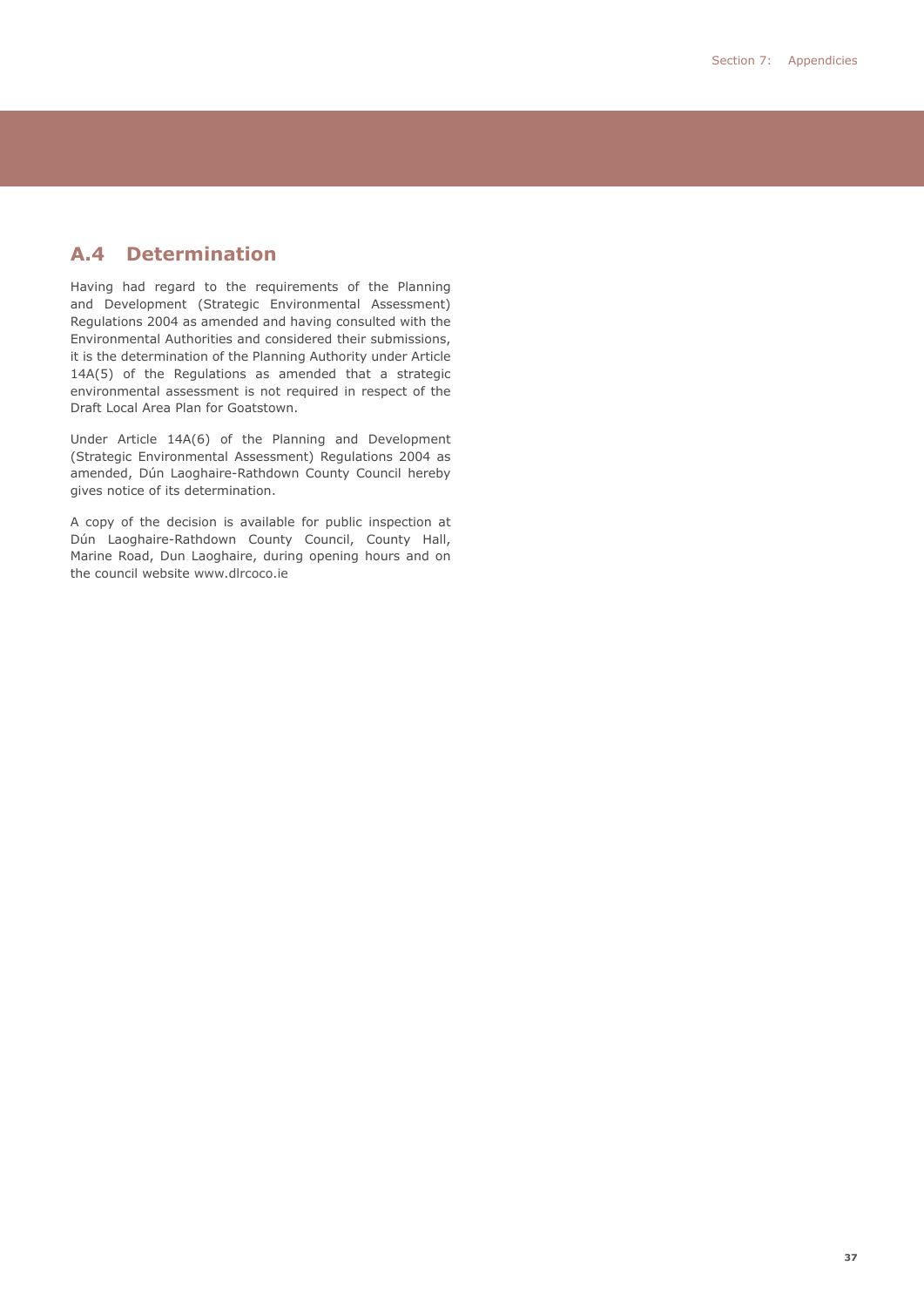

# **Appendix B** - **Appropriate Assessment Screening**

# **B.1 Introduction**

Dún Laoghaire-Rathdown County Council are in the process of preparing a Local Area Plan for Goatstown in accordance with Section 20 of the Planning and Development Act 2000 – 2010. Article 6(3) and 6(4) of the Habitats Directive 92/43/ EEC requires an appropriate assessment of any plan or project where the plan or project may give rise to significant effects upon a Natura 2000 site .**1** Any plan proposed under the Planning and Development Act 2000 – 2010 must be screened for any potential impact on areas designated as Natura 2000 sites normally called Special Areas of Conservation (SACs) or Special Protection Area (SPAs). **<sup>2</sup>**

The purpose of this screening report is to identify, based on best scientific knowledge, the likely impacts upon a Natura 2000 site (including Natura 2000 sites not situated in the area encompassed by the draft plan or scheme) of the proposed plan either alone or in combination with other projects or plans and consider whether these impacts are likely to be significant.

 The following documents were consulted to inform the screening process:

- Council Directive 92/43/EEC of 21 May 1992 on the Conservation of Natural Habitats and of Wild Fauna and Flora;
- Managing NATURA 2000 Sites: The Provisions of Article 6 of the 'Habitats' Directive 92/43/CEE;
- Assessment of Plans and Projects Significantly Affecting Natura 2000 Sites: Methodological Guidance on the provision of Article 6(3) and 6(4) of the 'Habitats' Directive 92/43/EEC (European Commission DG Environment November 2001);
- Department of Environment, Heritage and Local Government 'Circular Letter SEA 1/08 and NPWS 1/08' (15/2/2008).
- Department of Environment, Heritage and Local Government (2009) 'Appropriate Assessment of Plans and Projects in Ireland Guidance for Planning Authorities'

# **B.2 Screening Process**

'Screening determines whether appropriate assessment is necessary by examining:

- 1. Whether a plan or project can be excluded from AA requirements because it is directly connected with or necessary to the management of the site; and
- 2. The potential effects of a project or plan, either alone or in combination with other projects or plans, on a Natura 2000 site in view of its conservation objectives, and considering whether these effects will be significant' (DoEHLG 2009:30).

Screening comprises of 4 steps:

- Determining whether the project or plan is directly connected with or necessary to the management of the site.
- 2. Describing the project or plan and the description and characterisation of other projects or plans that in combination have the potential for having significant effects on the Natura 2000 site.
- 3. Identifying the potential effects on the Natura 2000 site.
- 4. Assessing the significance of any effects on the Natura 2000 site.**<sup>3</sup>**

**1** *Council Directive 92/43/EEC on the Conservation of Natural Habitats and of Wild Fauna and Flora*

**2** *Department of Environment, Heritage and Local Government 'Circular Letter SEA 1/08 and NPWS 1/08' 15/2/2008.* 

**3** *Assessment of Plans and Projects Significantly Affecting Natura 2000 Sites: Methodological Guidance on the provision of Article 6(3) and 6(4) of the 'Habitats' Directive 92/43/EEC.* 

# **B.3 Description of the Proposed Goatstown Local Area Plan**

#### B.3.1 Description of Plan Area

It is proposed to prepare a Local Area Plan for Goatstown. Goatstown is located in the northwestern part of Dún Laoghaire - Rathdown County Council's administrative area. Goatstown is a well-established suburb within Dún Laoghaire - Rathdown and is located approximately 7 kilometres south of the city centre.

The Plan area is bounded to the west by Dundrum, to the north by Clonskeagh, to the south by Kilmacud and Sandyford and to the east by Mount Merrion.

The area is predominantly residential characterised by lowrise, low-density residential development. There has been some new residential development in recent years which has a higher density notably Trimbleston and Goatstown Close.

The Dún Laoghaire-Rathdown County Development Plan (CDP) 2004 – 2010, Section 3.2.8 stated that 'A Local Area Plan will be prepared for the Goatstown area and development will only be permitted in this area as necessary infrastructure becomes available'.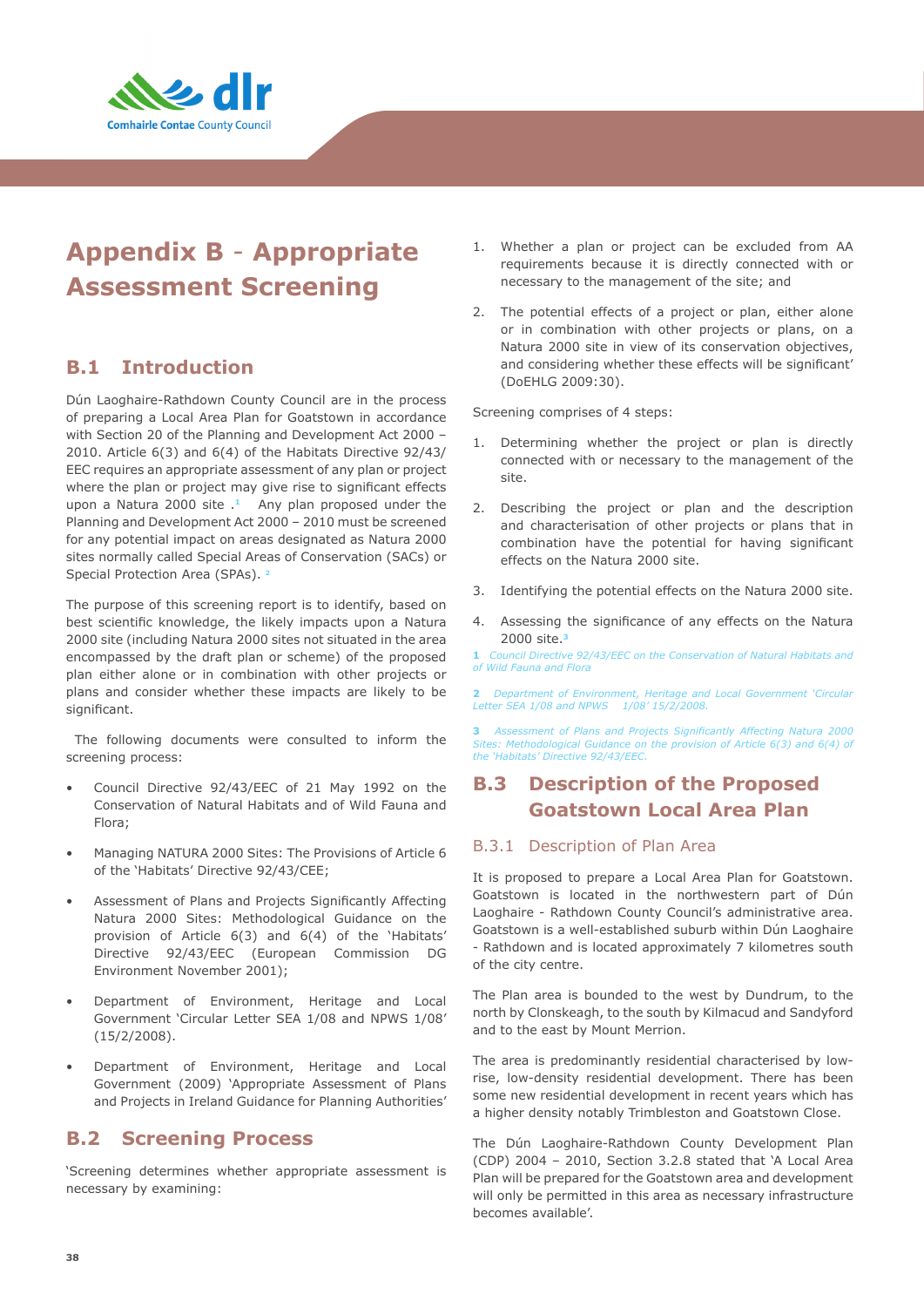The area is relatively well served in terms of local retail and community facilities. There are three neighbourhood centres within the Plan area including Larchfield, Willowfield Park and Goatstown Crossroads. Community facilities within the Plan area include Mount Anville School and Taney Church and parish centre. Mount Anville School, which comprises of a montessori school, junior school and secondary school occupies a significant land holding within the Plan area. There are a number of schools in very close proximity to the Plan area including 5 primary schools and 3 secondary schools.

The proposed Local Area Plan encompasses approximately 122 hectares, as identified on the attached map. The proposed Local Area Plan is based on the existing zonings of the area as adopted in the County Development Plan 2010 – 2016. Apart from the three neighbourhood centres, the majority of the lands within the Plan area are zoned 'A' with a stated objective 'to protect and/or improve residential amenity'.

There are a few areas of land zoned 'F' with a stated objective 'to preserve and provide for open space with active recreational amenities'. The majority of these areas comprise open space areas serving existing residential communities. However one of the areas zoned 'F' comprises of the sports grounds for the former Irish Glass Bottle Company. This site is currently not in use and is an impediment to pedestrian permeability in the local area.

There is a 6-year motorway objective running through the Plan area. This relates to the Dublin Eastern Bypass. The reservation for the Dublin Eastern Bypass corridor has been in place for many years and the sterilisation impact of the corridor has significantly restricted the development and hampered the evolution of Goatstown as a distinctive urban village. The Draft '2030 Vision' for the Greater Dublin Area states quite categorically that the Eastern Bypass will not be constructed during the lifetime of the Strategy, but nevertheless, requires the retention of the reservation corridor to facilitate the potential future use of the corridor for alternative transport initiatives.

There is an objective in the County Development Plan 2010 – 2016 for quality bus corridors along Mount Anville Road, Taney Road and Lower Kilmacud Road. There is also an objective for a cycle route along Mount Anville Road and Taney Road.

There are no areas of archaeological interest within the Plan area. There are nine Protected Structures within the Plan area. There are also objectives to protect trees and woodlands at various locations within the Plan area.

There is one objective 'to protect and / or provide for institutional use in open lands' in the Plan area and this is located on the Mount Anville school grounds.

#### B.3.2 Purpose of the Plan

Goatstown is a focal point for the established residential communities in the area. There is a diverse mix of uses in the area but there is an overall lack of identity or sense of place. The reservation for the Dublin Eastern Bypass which is to the east of the Goatstown Crossroads has meant that a significant portion of land has been sterilised for over 30 years resulting in a negative impact on the wider area. The road network through the area serves as an important cross county route and also as a route from outer suburban areas beyond the M50 to the city centre. Traffic also flows through the residential estate roads in the Goatstown area which function as a natural valve to alleviate congestion on the local distributor roads. This manifests itself in a number of problems for the area.

The area is well served by public transport, is highly accessible and has a good range of educational, community and recreational facilities within easy reach. However the area appears to be blighted by a lack of identity and the volume of traffic, which flows through the area.

There is potential to alleviate these problems through development opportunities, which can improve the urban realm and the delivery of major infrastructural projects such as the Eastern Bypass, and the Bus Rapid Transit corridor, which have the potential to be a catalyst for change in the area. This Plan will aim to guide future development through its policies and objectives. The proposed Plan will include objectives to improve the public realm, increase pedestrian permeability and provide guidance for new development through urban design policies and an indicative urban framework plan.

#### B.3.3 Local Area Plan Content

The Local Area Plan will set out a series of policies and objectives in accordance with the Local Government (Planning and Development) Act 2000 - 2010. It is proposed to include the following:

- Contextual Analysis
- Development Policy
- Urban Design Policy Objectives
- Movement Policy Objectives
- Local Site Framework Strategies

# **B.4 Description of the Natura 2000 Sites**

The EU Habitats Directive 1992 sets out legal requirements for the establishment and management of a network of ecological sites of international conservation importance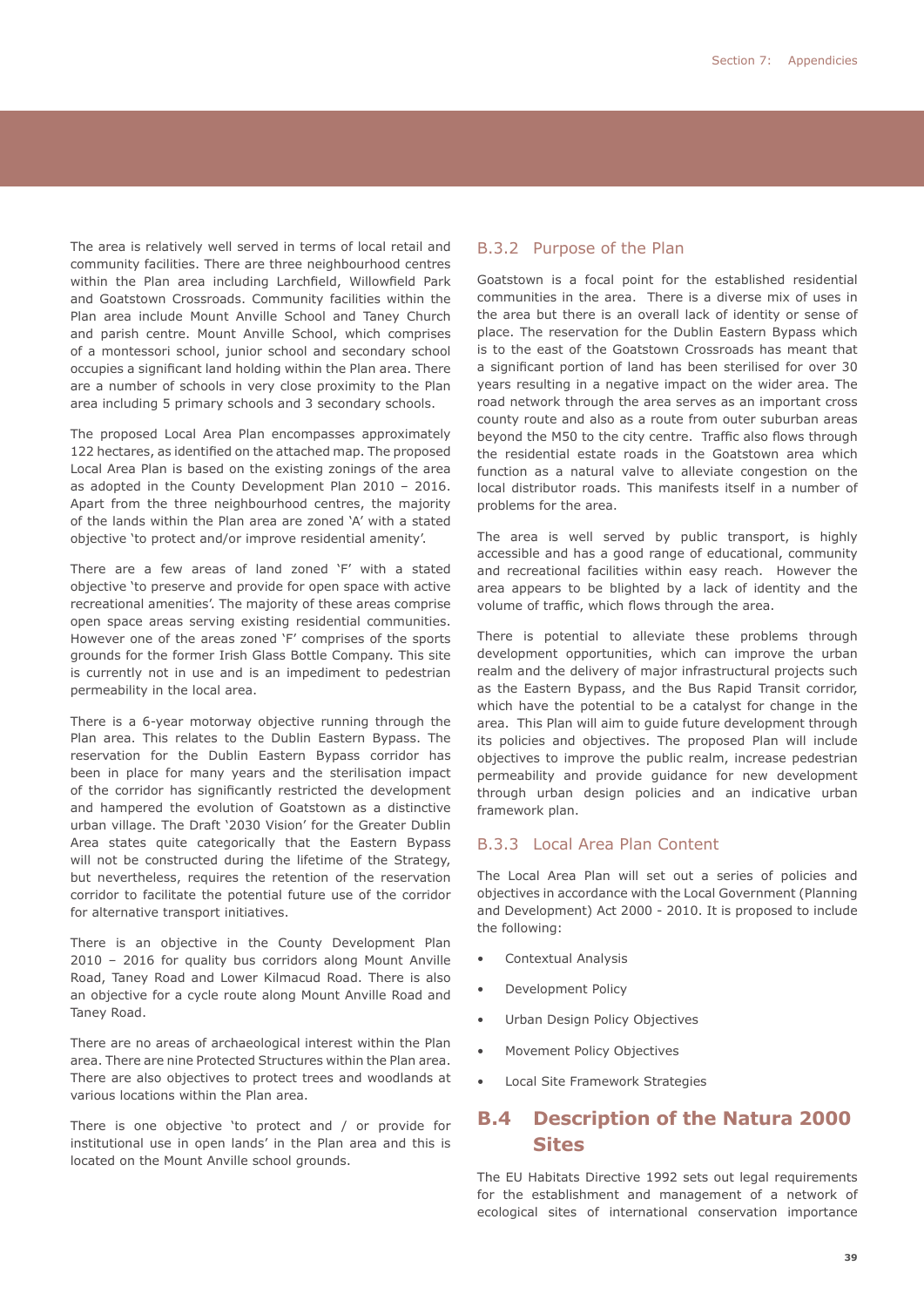

across Europe known as the Natura 2000 network. Natura 2000 sites include Special Areas of Conservation and Special Protection Areas. Special Areas of Conservation are designated under the Habitats Directive and refer to areas that have been selected for protection for the conservation of natural habitats and wild fauna and flora. Special Protection Areas are designated under the Birds Directive and relate to the protection of habitats for endangered as well as migratory wild bird species (listed in Annex I). The identification of SACs and SPAs must be entirely based on scientific criteria.

There are no Natura 2000 sites located within the Goatstown Local Area Plan boundary or immediately adjoining it.

There is one proposed Special Protection Area within the administrative area of Dún Laoghaire - Rathdown County Council:

• South Dublin Bay and River Tolka Estuary (004024).

**Table 7B.1: List and Description of Natura 2000 Sites**

There are four proposed Special Areas of Conservation within the county boundary including:

- South Dublin Bay and Booterstown Marsh (000210);
- Knocksink Wood (000725);
- Ballyman Glen (000713);
- Wicklow Uplands (002122).

The nearest designated sites to the plan area are South Dublin Bay and Booterstown Marsh and Knocksink Wood. South Dublin Bay and Booterstown Marsh are located approximately 3 kilometres northeast of the Plan area and Knocksink Wood is located approximately 9 kilometres south of Goatstown Crossroads.

| <b>SAC / SPA Site</b>                                               | <b>Conservation Objectives</b>                                                                                                                                                                                                                                                                                                                                                                                                                                                                                                 |  |
|---------------------------------------------------------------------|--------------------------------------------------------------------------------------------------------------------------------------------------------------------------------------------------------------------------------------------------------------------------------------------------------------------------------------------------------------------------------------------------------------------------------------------------------------------------------------------------------------------------------|--|
| South Dublin Bay and River Tolka Estuary SPA<br>(Site Code: 004024) | To maintain the special conservation interest for this SPA<br>$\bullet$<br>at favourable conservation status: Light-bellied Brent Goose,<br>Knot, Sanderling, Bar-tailed Godwit, Redshank, Roseate Tern,<br>Common Tern, Arctic Tern, Oystercatcher, Ringed Plover, Golden<br>Plover, Grey Plover, Dunlin, Black-headed Gull, Wetland &<br>Waterbirds.                                                                                                                                                                         |  |
| South Dublin Bay and Booterstown Marsh SAC<br>(Site Code: 000210)   | To maintain the Annex 1 habitat for which the cSAC has been<br>$\bullet$<br>selected at favourable conservation status: Mudflats and<br>sandflats not covered by seawater at low tide.<br>To maintain the extent, species richness and biodiversity of the<br>$\bullet$                                                                                                                                                                                                                                                        |  |
|                                                                     | entire site.<br>To establish effective liaison and co-operation with landowners,<br>$\bullet$<br>legal users and relevant authorities.                                                                                                                                                                                                                                                                                                                                                                                         |  |
| Knocksink Wood SAC<br>(Site Code: 000725)                           | To maintain the Annex 1 habitat for which the cSAC has been<br>$\bullet$<br>selected at favourable conservation status: Petrifying springs<br>with tufa formation (Cratoneurion); Alluvial forests with Alnus<br>glutinosa and Fraxinus excelsior (Alno-Padion, Alnion incanae,<br>Salicion albae).<br>To maintain the extent, species richness and biodiversity of the<br>$\bullet$<br>entire site.<br>To establish effective liaison and co-operation with landowners,<br>$\bullet$<br>legal users and relevant authorities. |  |
| Ballyman Glen SAC<br>(Site Code: 000713)                            | To maintain the Annex 1 habitats for which the cSAC has been<br>$\bullet$<br>selected at favourable conservation status: Petrifying Springs<br>with tufa formation (Cratoneurion), Alkaline fens.<br>To maintain the extent, species richness and biodiversity of the<br>$\bullet$<br>entire site.<br>To establish effective liaison and co-operation with landowners,<br>$\bullet$<br>legal users and relevant authorities.                                                                                                   |  |
| <b>Wicklow Uplands SAC</b><br>(Site Code: 002122)                   | To maintain the Annex 1 habitats for which the cSAC has been<br>$\bullet$<br>selected at favourable conservation status: Oligotrophic to<br>mesotrophic standing waters with vegetation of the Littorellatea<br>uniflorae and/or of the Isoeto-Nanojuncetea, Natural dystrophic                                                                                                                                                                                                                                                |  |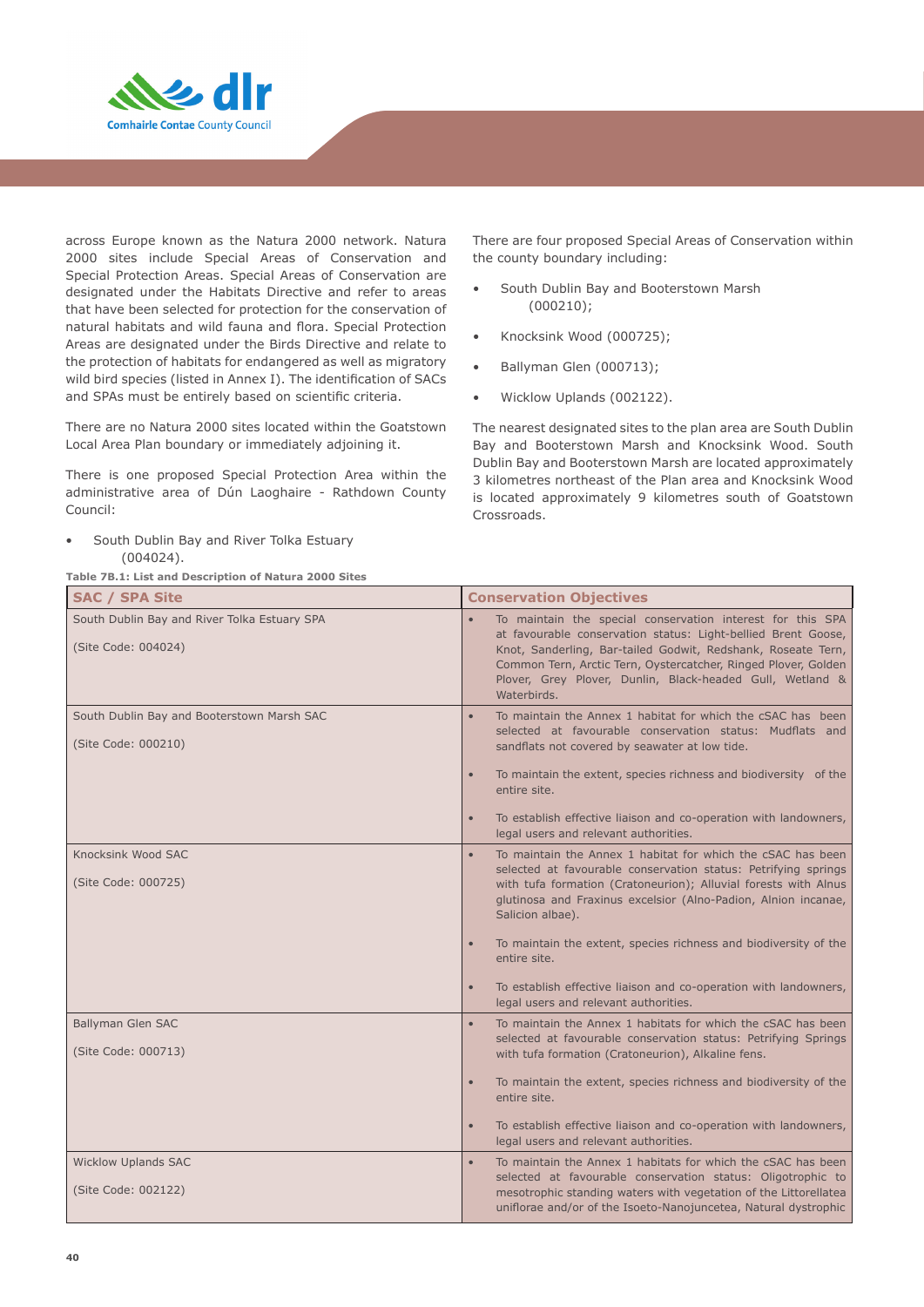| lakes and ponds, Northern Atlantic wet heaths with Erica tetralix,<br>$\bullet$<br>European dry heaths, Alpine and Boreal heaths, Species-rich<br>Nardus grasslands, on siliceous substrates in mountain areas<br>(and submountain areas, in Continental Europe), Blanket |
|---------------------------------------------------------------------------------------------------------------------------------------------------------------------------------------------------------------------------------------------------------------------------|
| Bog, Siliceous scree of the montane to snow levels (Androsacetalia<br>alpiae and Galeopsietalia ladani),                                                                                                                                                                  |
| Calcareous rocky slopes with chasmophytic vegetation, Sili<br>ceous rocky slopes with chasmophytic vegetation, Old sessile<br>oak woods with Ilex and Blechnum in British Isles.                                                                                          |
| To maintain the Annex 11 species for which the CSAC has been<br>$\bullet$<br>selected at favourable conservation status: Lutra lutra.                                                                                                                                     |
| To maintain the extent, species richness and biodiversity of<br>$\bullet$<br>entire site.                                                                                                                                                                                 |
| To establish effective liaison and co-operation with landowners,<br>$\bullet$<br>legal users and relevant authorities.                                                                                                                                                    |

# **B.5 Assessment Criteria**

|                                                                                                                                                                             | Table 7B.2: Natura 2000 Sites - Assessment Criteria                                                                                                                                |                                                                                                                                                                                                                                                                                                                                                                                                                                                                                                                                                                                                               |  |  |
|-----------------------------------------------------------------------------------------------------------------------------------------------------------------------------|------------------------------------------------------------------------------------------------------------------------------------------------------------------------------------|---------------------------------------------------------------------------------------------------------------------------------------------------------------------------------------------------------------------------------------------------------------------------------------------------------------------------------------------------------------------------------------------------------------------------------------------------------------------------------------------------------------------------------------------------------------------------------------------------------------|--|--|
| Describe the individual elements of the project (either alone or in<br>combination with other plans or projects) likely to give rise to impacts<br>on the Natura 2000 site. |                                                                                                                                                                                    | There are no Natura 2000 sites within or adjoining the proposed Plan<br>area. Future development within the Plan area is likely to comprise of<br>residential development and small-scale neighbourhood commercial<br>development on infill sites and brownfield sites in accordance with<br>the zoning objectives for the area. The County Development Plan<br>2010-2016 includes policies to ensure that any future development<br>will not give rise to significant adverse impacts on the integrity of any<br>Natura 2000 sites.<br>No projects / developments giving rise to significant adverse impacts |  |  |
|                                                                                                                                                                             |                                                                                                                                                                                    | on the integrity of any Natura 2000 sites having regard to their<br>conservation objectives, shall be permitted on the basis of this Plan<br>(either individually or in combination with other plans or projects). 4                                                                                                                                                                                                                                                                                                                                                                                          |  |  |
|                                                                                                                                                                             | Describe any likely direct, indirect or secondary impacts of the project<br>(either alone or in combination with other plans or projects) on the<br>Natura 2000 site by virtue of: | 1.<br>The Local Area Plan encompasses approximately 122 hectares.<br>Most of the area is developed and is characterised by low-rise<br>low-density residential development. The scale of development                                                                                                                                                                                                                                                                                                                                                                                                          |  |  |
| 1.                                                                                                                                                                          | Size and Scale;                                                                                                                                                                    | envisaged to take place within the Plan area is modest. Future<br>development is likely to comprise of infill development and<br>redevelopment of brownfield sites.                                                                                                                                                                                                                                                                                                                                                                                                                                           |  |  |
| 2.<br>3.<br>4.                                                                                                                                                              | Land-take;<br>Distance from Natura 2000 site or key features of the site;<br>Resource requirements (water abstraction etc);                                                        | There are no Natura 2000 sites within the Plan area and therefore<br>2.<br>there will be no impacts in terms of land-take on Natura 2000<br>sites.                                                                                                                                                                                                                                                                                                                                                                                                                                                            |  |  |
| 5.<br>6.<br>7.<br>8.                                                                                                                                                        | Emission (disposal to land, water or air);<br><b>Excavation Requirements;</b><br>Transportation Requirements;<br>Duration of construction, operation, decommissioning etc;         | The nearest designated sites to the Plan area are South<br>3.<br>Dublin Bay and Booterstown Marsh SAC, Knocksink Wood SAC<br>and South Dublin Bay and River Tolka Estuary. South Dublin<br>Bay & Booterstown Marsh SAC and South Dublin Bay & River<br>Tolka Estuary SPA are located approximately 3 kilometres and<br>Knocksink Wood is located approximately 9.2 kilometres from<br>Goatstown Crossroads.                                                                                                                                                                                                   |  |  |
| 9.                                                                                                                                                                          | Other.                                                                                                                                                                             | All planning applications for development within the Plan area<br>4.<br>shall be required to demonstrate that there are adequate water<br>and wastewater facilities available to serve future development.                                                                                                                                                                                                                                                                                                                                                                                                    |  |  |
|                                                                                                                                                                             |                                                                                                                                                                                    | The Greater Dublin Strategic Drainage Study has identified that<br>5.<br>there is a need to upgrade the existing foul sewer, which runs<br>along Goatstown Road. Any applications for future development<br>within the Plan area shall be required to include proposals for<br>foul water disposal, surface water disposal (sustainable urban<br>drainage systems) and bin storage.                                                                                                                                                                                                                           |  |  |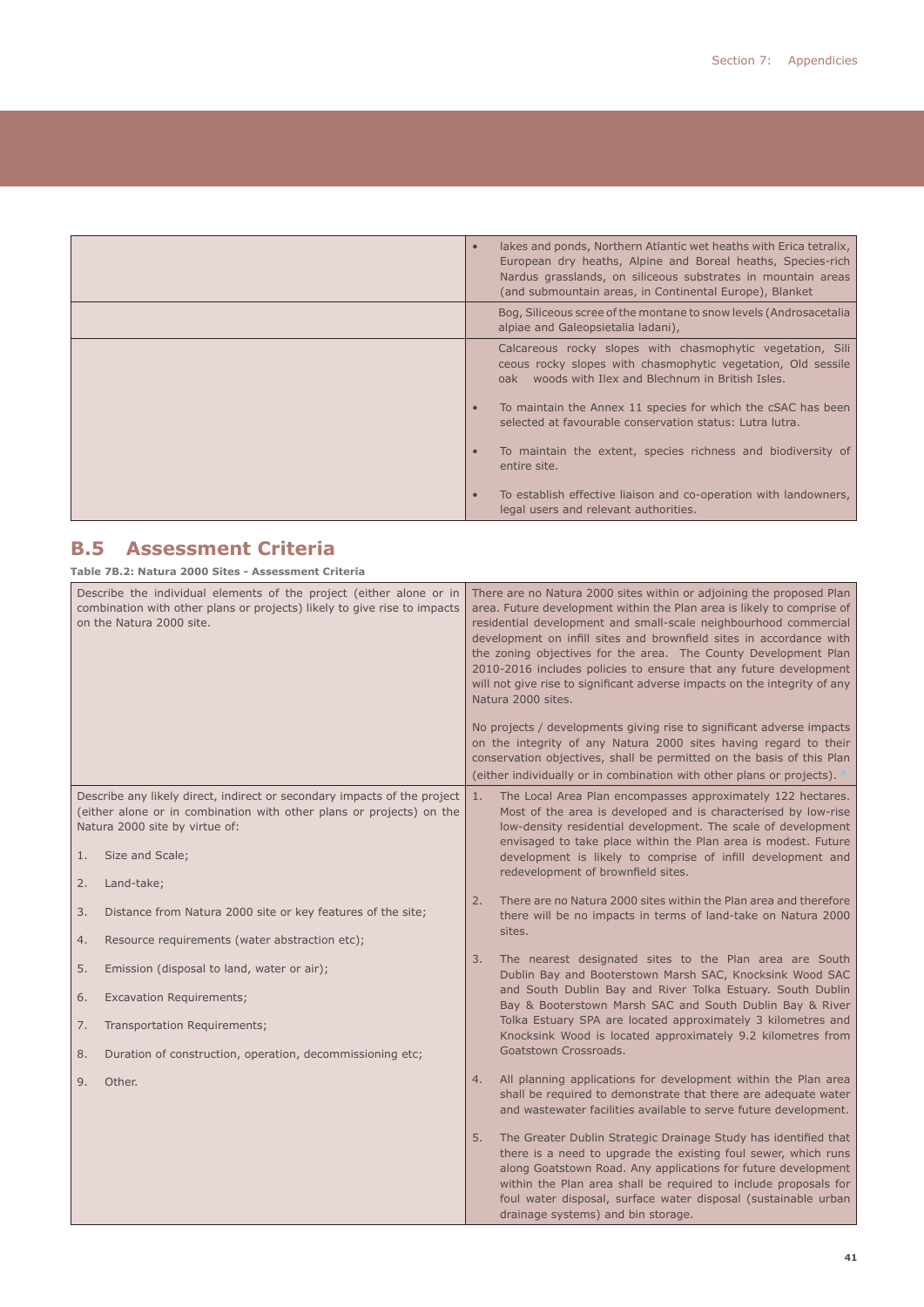

|                                                                                                               | There is no excavation proposed as part of the Plan. The only<br>6.<br>excavation, which may take place during the life of the Plan, is<br>that to facilitate development.                                                                                                                                                                                                       |
|---------------------------------------------------------------------------------------------------------------|----------------------------------------------------------------------------------------------------------------------------------------------------------------------------------------------------------------------------------------------------------------------------------------------------------------------------------------------------------------------------------|
|                                                                                                               | The proposed Plan will include policies and objectives to improve<br>7.<br>overall traffic flow and encourage a modal shift from car-based<br>transport to other modes of transport including public transport,<br>cycling and walking.                                                                                                                                          |
|                                                                                                               | Details of construction shall be included in all planning<br>8.<br>applications made within the Plan area.                                                                                                                                                                                                                                                                       |
|                                                                                                               | In relation to all of the criteria listed above, no projects /<br>developments giving rise to significant adverse direct, indirect<br>or secondary impacts on the integrity of any Natura 2000 sites<br>having regard to their conservation objectives, shall be permitted<br>on the basis of this Plan (either individually or in combination<br>with other plans or projects). |
| Describe any likely changes to the site arising as a result of:                                               | The proposed Plan will not result in the reduction of habitat area<br>1.                                                                                                                                                                                                                                                                                                         |
| Reduction of habitat area;<br>1.                                                                              | in neighbouring Natura 2000 sites.                                                                                                                                                                                                                                                                                                                                               |
| 2.<br>Disturbance to key species;                                                                             | The proposed Plan will not create a disturbance to key species in<br>2.<br>neighbouring Natura 2000 sites.                                                                                                                                                                                                                                                                       |
| 3.<br>Habitat or species fragmentation;                                                                       | The proposed Plan will not result in species or habitat<br>3.                                                                                                                                                                                                                                                                                                                    |
| Reduction in species density;<br>4.                                                                           | fragmentation in neighbouring Natura 2000 sites.                                                                                                                                                                                                                                                                                                                                 |
| 5.<br>Changes in key indicators of conservation value (water quality<br>etc);                                 | The proposed Plan will not result in a reduction in species density<br>4.<br>in neighbouring Natura 2000 sites.                                                                                                                                                                                                                                                                  |
| Climate change.<br>6.                                                                                         | 5.<br>The proposed Plan will not result in changes in key indicators of<br>conservation value.                                                                                                                                                                                                                                                                                   |
|                                                                                                               | It is considered that the proposed Plan will not have a significant<br>6.<br>impact on climatic conditions affecting Natura 2000 sites.                                                                                                                                                                                                                                          |
|                                                                                                               | In relation to all of the criteria listed, no projects / developments<br>giving rise to significant adverse direct, indirect or secondary<br>impacts on the integrity of any Natura 2000 sites having regard<br>to their conservation objectives, shall be permitted on the basis<br>of this Plan (either individually or in combination with other plans<br>or projects).       |
| Describe any likely impacts on the Natura 2000 site as a whole in<br>terms of:                                | The proposed Local Area Plan will not create impacts that will<br>1.<br>interfere with the key relationships that define the structure of<br>Natura 2000 sites.                                                                                                                                                                                                                  |
| Interference with the key relationships that define the structure<br>1.<br>of the site;                       | The proposed Local Area Plan will not create impacts that will<br>2.                                                                                                                                                                                                                                                                                                             |
| Interference with key relationships that define the function of<br>2.<br>the site.                            | interfere with the key relationships that define the function of<br>Natura 2000 sites.                                                                                                                                                                                                                                                                                           |
| Provide indicators of significance as a result of the identification of<br>effects set out above in terms of: | 1.<br>Not applicable.                                                                                                                                                                                                                                                                                                                                                            |
|                                                                                                               | Not applicable.<br>2.                                                                                                                                                                                                                                                                                                                                                            |
| Loss;<br>l.                                                                                                   | Not applicable.<br>3.                                                                                                                                                                                                                                                                                                                                                            |
| Fragmentation;<br>2.                                                                                          | Not applicable.<br>4.                                                                                                                                                                                                                                                                                                                                                            |
| 3.<br>Disruption;                                                                                             | 5.<br>Not applicable.                                                                                                                                                                                                                                                                                                                                                            |
| Disturbance;<br>4.                                                                                            |                                                                                                                                                                                                                                                                                                                                                                                  |
| 5.<br>Change to key elements of the site (e.g. water quality etc).                                            |                                                                                                                                                                                                                                                                                                                                                                                  |
| Describe from the above those elements of the project or plan, or                                             | There are no Natura 2000 sites within the Plan area. It is considered                                                                                                                                                                                                                                                                                                            |
| combination of elements, where the above impacts are likely to be                                             | that the Plan will not give rise to any significant impacts on the                                                                                                                                                                                                                                                                                                               |

integrity of any Natura 2000 sites.

significant or where the scale or magnitude of impacts are not known.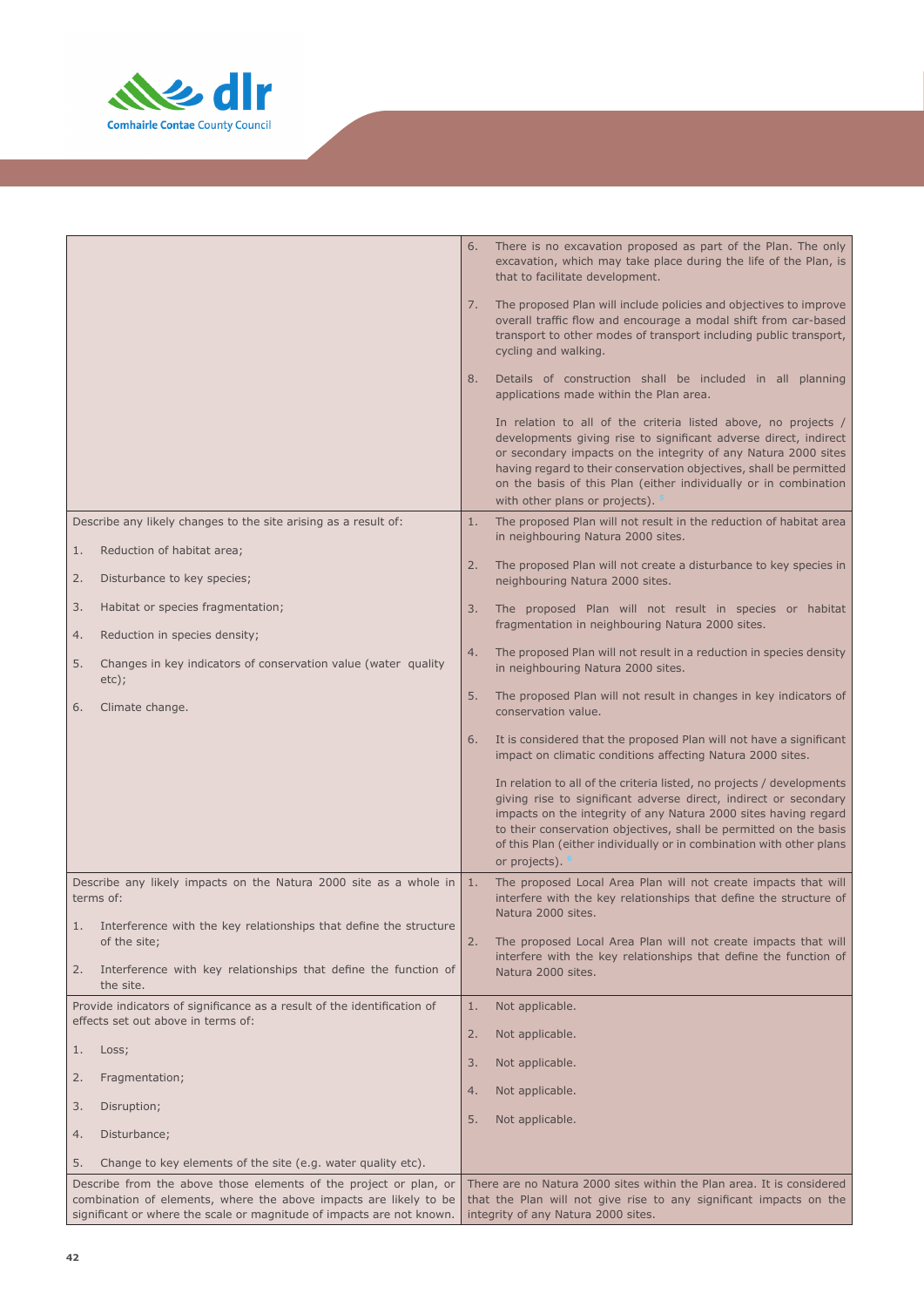**4** *Except as provided for in Article 6(4) of the Habitats Directive, viz. there must be:*

*(c) no alternative solution available;*

*(d) imperative reasons for overriding public interest, including those of a social and economic nature;and*

*(c) adequate compensatory measures in place*

**5** *Except as provided for in Article 6(4) of the Habitats Directive, viz. there must be:*

*(c) no alternative solution available;*

*(d) imperative reasons for overriding public interest, including those of a* 

# **B.6 Significant Effects Report**

#### **Table 7B.3: Natura 2000 Sites - No Significant Effects Report**

Name of Project or Plan Proposed Goatstown Local Area Plan Name and Location of Natura 2000 site There are no Natura 2000 sites within or adjoining the Plan area, See Map provided. Description of the Project or Plan See Sections 3.1, 3.2 and 3.3. Is the Project or Plan directly connected with or necessary to the management of the site? No. Are there other projects or plans that together with the project or plan being assessed could affect the site? It is considered that there are no other plans or projects that together with the proposed Plan would affect Natura 2000 sites. The Local Area Plan will be consistent with the policies and objectives of the County Development Plan, which provides for the protection of natural heritage including Natura 2000 sites. **The Assessment of Significance of Effects**  Describe how the project or plan (alone or in combination) is likely to affect the Natura 2000 site. It is considered that the proposed Goatstown Local Area Plan will not affect any Natura 2000 sites. Explain why these effects are not considered significant. There are no Natura 2000 sites located within or adjoining the Plan area. The Plan area is an established residential suburb and largely comprised of low-rise low-density residential development. Potential for development or redevelopment is limited. Future development is likely to comprise of infill development and redevelopment of brownfield sites. It is not envisaged that the proposed Plan will result in a significant amount of development. The Plan will include policies and objectives to ensure that any future development is in accordance with the proper planning and sustainable development of the area and does not give rise to environmental impacts that impact on the integrity of any Natura 2000 sites. List of Agencies Consulted: The following agencies will be consulted: National Parks and Wildlife Service. Response to Consultation: **Data Collected to Carry out the Assessment**  Who carried out the assessment? Planning Department, Dún Laoghaire - Rathdown County Council, County Hall, Marine Road, Dún Laoghaire, Co. Dublin. Sources of Data: • Existing Records. • Dún Laoghaire - Rathdown County Development Plan 2004 – 2010. • National Parks and Wildlife Service website (www.npws.ie). Where can the full results of the assessment be accessed and viewed? The screening report will be on display with the Draft Goatstown Local Area Plan.

*social and economic nature; and,*

*(c) no alternative solution available;*

*social and economic nature; and,*

must be

*(c) adequate compensatory measures in place.* 

*(c) adequate compensatory measures in place*

**6** *Except as provided for in Article 6(4) of the Habitats Directive, viz. there* 

*(d) imperative reasons for overriding public interest, including those of a*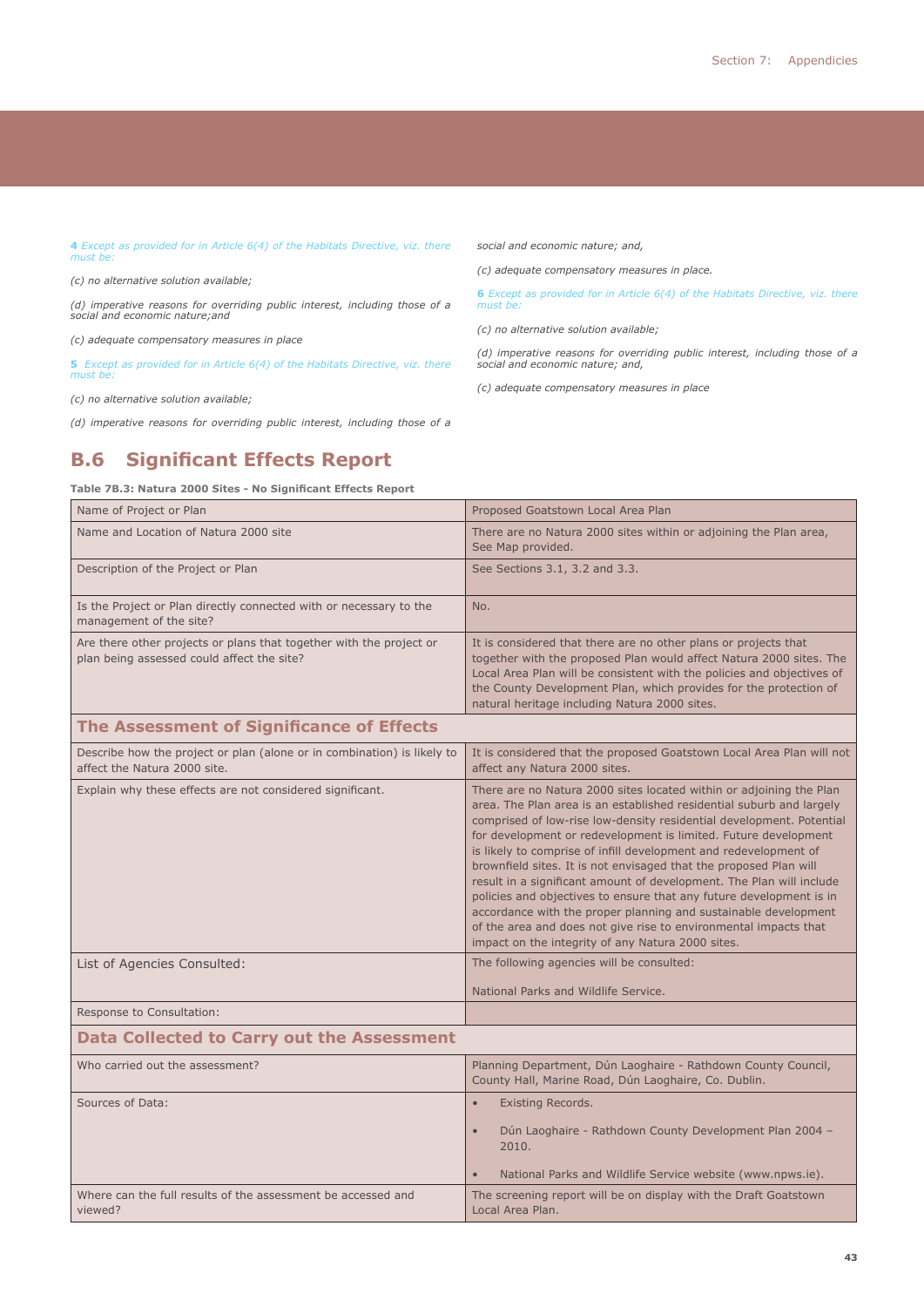

# **B.7 Conclusion**

The screening report for the proposed Goatstown Local Area Plan has been prepared in accordance with the 'Assessment of Plans and Projects Significantly Affecting Natura 2000 Sites: Methodological Guidance on the provision of Article 6(3) and 6(4) of the 'Habitats' Directive 92/43/EEC' and in accordance with 'Appropriate Assessment of Plans and Projects in Ireland – Guidance for Planning Authorities (DoEHLG 2009).

Having regard to (a) the absence of any Natura 2000 sites within or adjoining the Plan area, (b) the distance between the Plan area and the nearest Natura 2000 sites and (c) the modest scale of development envisaged over the lifetime of the Plan, it is considered that the proposed Local Area Plan will not give rise to any significant adverse impacts on any Natura 2000 sites.

The Local Area Plan will be formulated to ensure that any future development arising from or permitted under the Local Area Plan shall not give rise to any significant adverse impacts on the integrity of any Natura 2000 sites.

The screening report therefore concludes that the proposed Goatstown Local Area Plan does not require further appropriate assessment.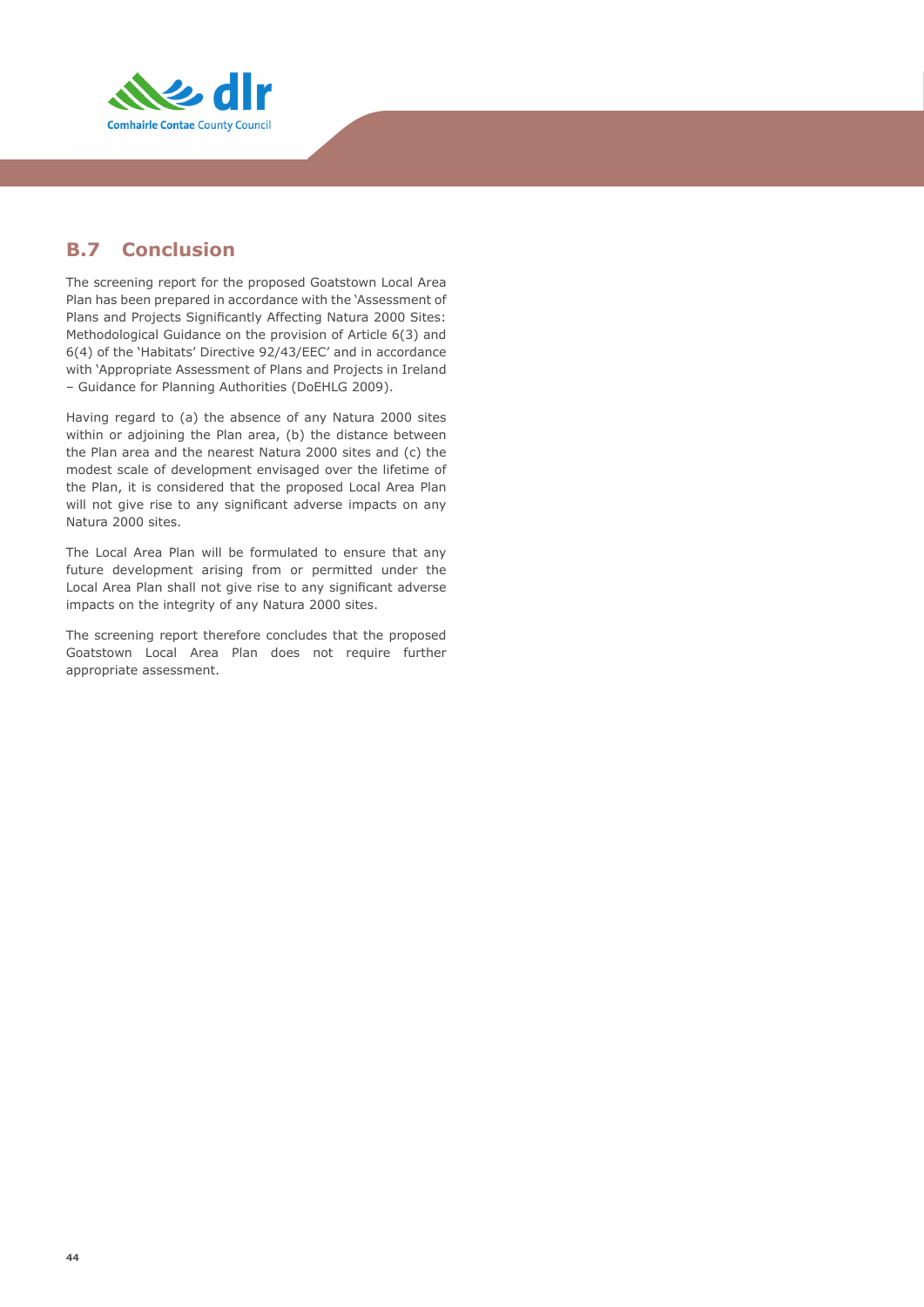# **Appendix C** - Planning Policy **Context**

The Draft Local Area Plan has been informed by a hierarchy of European, National, Regional and Local Planning Policy documents, which are outlined in Table 7C.1 below.

**Table 7C.1: Hierarchy of European, National, Regional and Local Planning Policy Documents**

| <b>Policy Context</b> | <b>Policy Document</b>                                                                                                                                                | <b>Policies</b>                                                                                                                                                                                                                                                                                                  | <b>Issue for Local Area Plan</b>                                                                                                                                                             |
|-----------------------|-----------------------------------------------------------------------------------------------------------------------------------------------------------------------|------------------------------------------------------------------------------------------------------------------------------------------------------------------------------------------------------------------------------------------------------------------------------------------------------------------|----------------------------------------------------------------------------------------------------------------------------------------------------------------------------------------------|
| <b>National</b>       | National Spatial Strategy 2002 to 2020<br>People, Places and Potential.                                                                                               | Consolidation of the Greater Dublin<br>Area<br>Better Quality of Life Addressing<br>imbalances.                                                                                                                                                                                                                  | Any redevelopment in the plan area<br>offers opportunities for consolidation<br>of the Metropolitan area. Any civic or<br>recreational improvements will ensure<br>a better quality of life. |
|                       | National Development Plan - 2007 -<br>2013.                                                                                                                           | Sustainability                                                                                                                                                                                                                                                                                                   | Opportunity<br>for<br>residential<br>development on brownfield sites.                                                                                                                        |
|                       | Smarter Travel - A Sustainable Transport<br>Future 2009 - 2020<br>Sustainable Residential Development in<br>Urban Areas and accompanying Urban<br>Design Manual 2009. | Integration between spatial planning<br>and transport policy. By 2020 future<br>population and economic growth will<br>have to take place in sustainable<br>compact urban and rural areas which<br>discourage dispersed development<br>and long commuting.                                                       |                                                                                                                                                                                              |
|                       |                                                                                                                                                                       | Focuses on Local Area<br>Plans<br>containing policies, which underpin<br>creation<br>the<br>of<br>sustainable<br>residential developments.<br>Set out 12 criteria to be taken into<br>account in designing residential<br>areas.                                                                                 | Creation of sustainable high-quality<br>residential developments.<br>Feeds into the urban design section of<br>the Local Area Plan.                                                          |
|                       | Sustainable Urban Housing - Design<br>Standards for New Apartments, 2007.                                                                                             | of<br>Promotion<br>sustainable<br>apartments, which can be used at all<br>stages of the life cycle.                                                                                                                                                                                                              | Need to address apartment size, mix<br>and design.                                                                                                                                           |
|                       | Childcare Facilities,<br>Guidelines<br>for<br>Planning Authorities, 2001.                                                                                             | Framework for guiding childcare<br>developments.                                                                                                                                                                                                                                                                 | Need to address childcare issues.                                                                                                                                                            |
|                       | Smarter Travel - A sustainable transport<br>future, A new transport policy for Ireland<br>$2009 - 2020.$                                                              | Sets out a vision of sustainable<br>travel and transport in Ireland by<br>year 2020. Recognises that existing<br>trends are unsustainable.                                                                                                                                                                       | Fully supports development of public<br>transport as a means of reducing car<br>based trips and congestion.                                                                                  |
| Regional              | Regional Planning Guidelines for the<br>Greater Dublin Area 2010 - 2022.                                                                                              | Sets out planned direction for<br>growth within the GDA.                                                                                                                                                                                                                                                         | Plan shall be in accordance with the<br>Regional Planning Guidelines.                                                                                                                        |
|                       | National Transport Authority. Greater<br>Dublin Area Draft Transport Strategy<br>2011-2030 2030 Vision                                                                | Sets out a long-term strategic<br>transportation strategy<br>for the<br>Greater Dublin Area.                                                                                                                                                                                                                     | The Local Area Plan shall be in<br>accordance with the NTA strategy.                                                                                                                         |
|                       | Waste Management Plan for the Dublin<br>Region 2005 - 2010.                                                                                                           | Sets targets for the Management<br>and minimisation of waste.                                                                                                                                                                                                                                                    | The plan should aim to meet the<br>requirements of this plan.                                                                                                                                |
|                       | Retail Planning Strategy for the Greater<br>Dublin Area 2008 - 2016.                                                                                                  | Proposes a hierarchy of retail<br>centres.                                                                                                                                                                                                                                                                       | Plan should address retailing.                                                                                                                                                               |
| Local                 | Dún Laoghaire - Rathdown County<br>Development Plan 2010 - 2016.                                                                                                      | Plan Lands zoned:<br>Objective $A - To$ protect and/or<br>improve residential amenity.<br>Objective NC - To protect, provides<br>for and/or improve mixed-use<br>neighbourhood centre facilities.<br>Objective F - To preserve and<br>provide for open space with<br>ancillary active recreational<br>amenities. | Local Area Plan shall be in<br>accordance with the policies<br>and objectives of the County<br>Development Plan 2010-2016.                                                                   |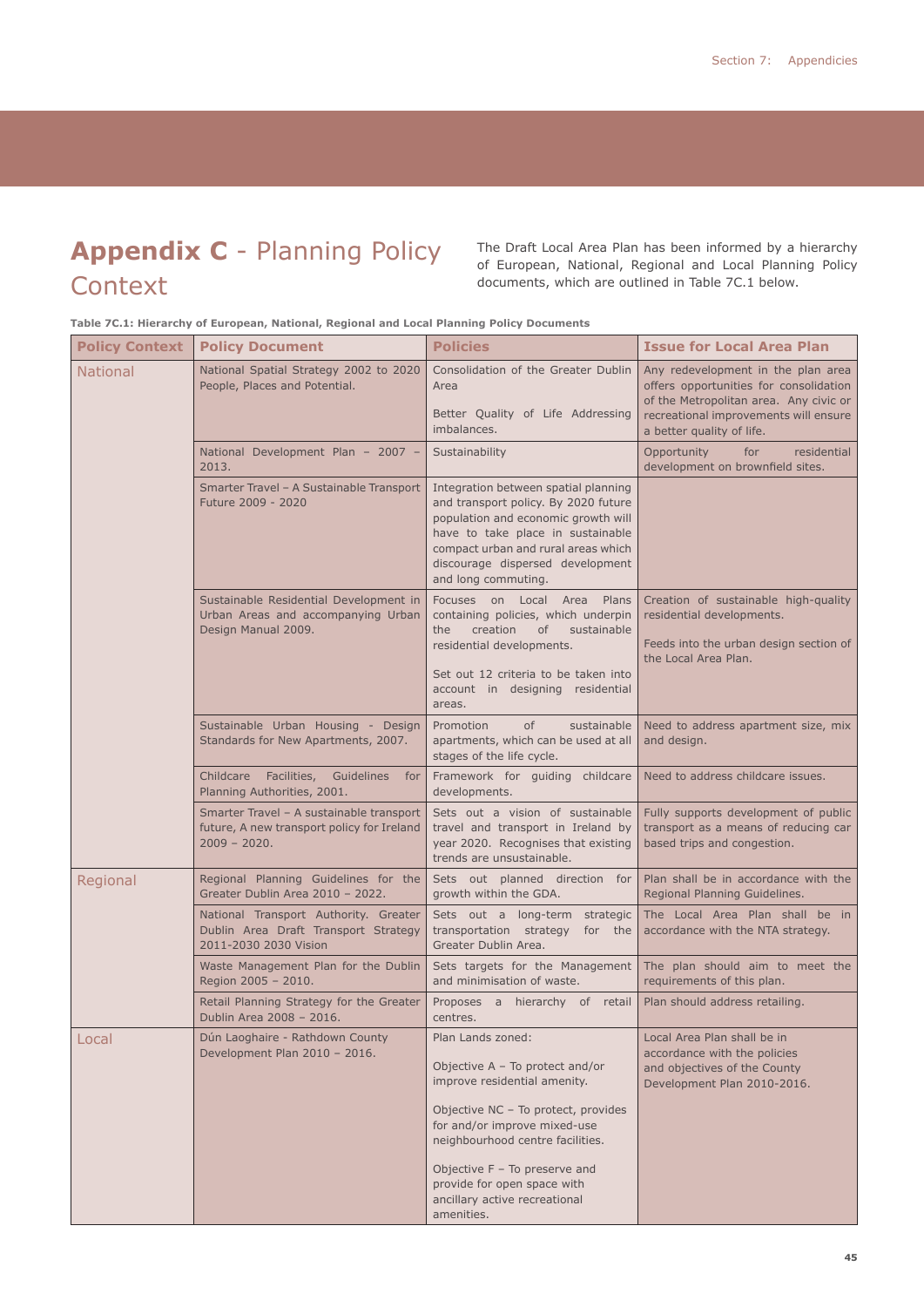

# **Appendix D** - List of Protected Structures

#### **Table 7D.1 List of Protected Structures**

| Name and Location                                                              | <b>Description</b>                                                       | <b>RPS No</b> |
|--------------------------------------------------------------------------------|--------------------------------------------------------------------------|---------------|
| St. Jude's - in grounds of convent and school of Sacred Heart<br>Mount Anville | Lodge                                                                    | 861           |
| Convent of Sacred Heart (Dargan Villa) - Mount Anville                         | House including Belvedere Tower                                          | 806           |
| Convent of Sacred Heart - Mount Anville                                        | Entrance Gates and Piers                                                 | 806           |
| Knockrabo- Mount Anville Road                                                  | Gate Lodges, Entrance Gates and Piers (to former Mount<br>Anville House) | $740 + 796$   |
| Cedarmount - Mount Anville Road                                                | House                                                                    | 783           |
| The Garth - Mount Anville Road                                                 | External Facade only                                                     | 819           |
| Theandra - Mount Anville Road                                                  | External Facade only                                                     | 812           |
| Hollywood House - Mount Anville Road                                           | Dwelling house                                                           | 829           |
| Christ Church - Taney Road                                                     | Church, 2 Cottages, Boundary Walls, Railings and Gates.                  | 1004          |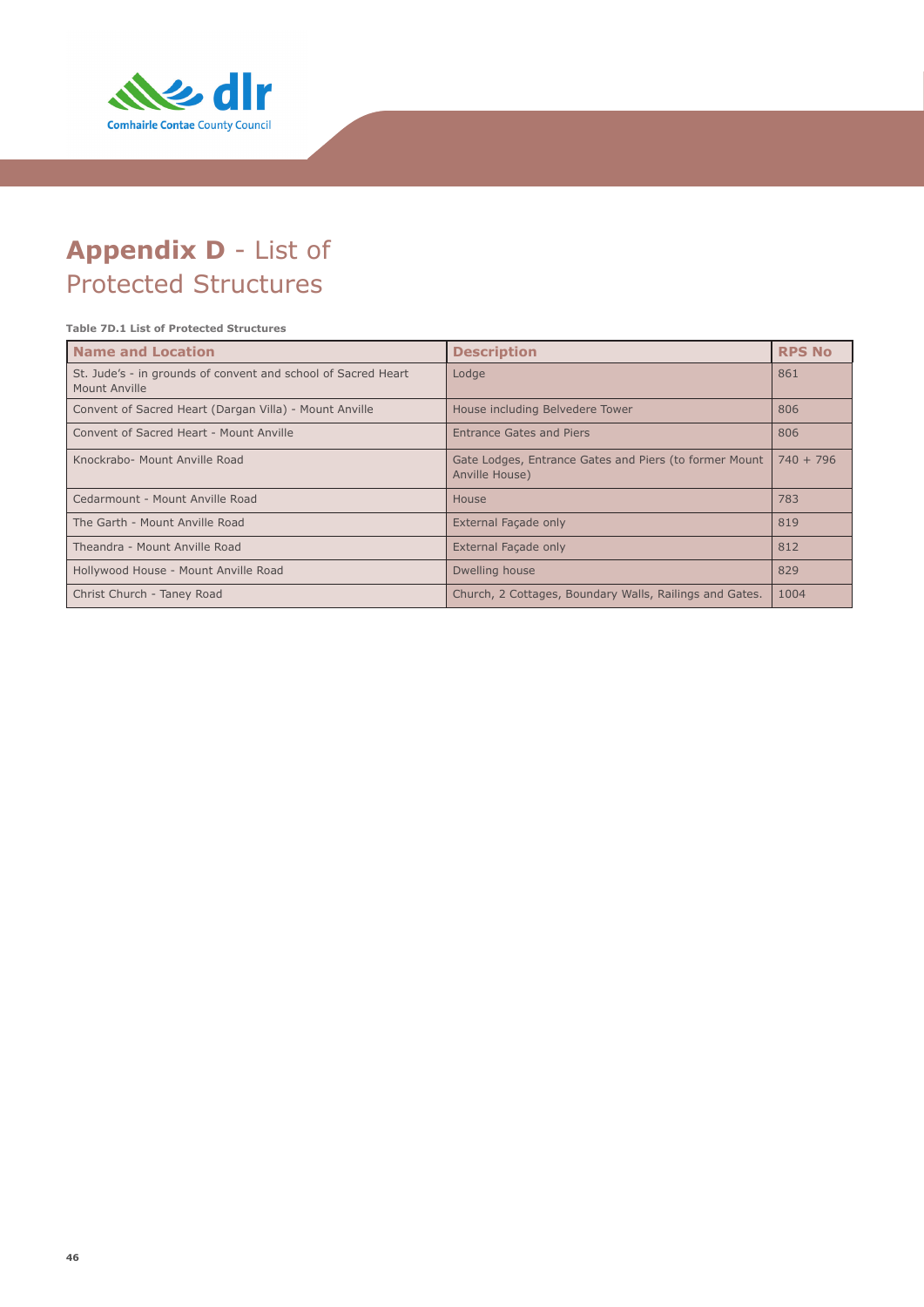# **Appendix E** - **Report on Submissions Received at Pre-Draft Phase of Proposed Goatstown LAP**

# **E.1 Introduction**

The Dún Laoghaire - Rathdown County Development Plan 2004 – 2010 stated in section 3.2.8 that *" A Local Area Plan will be prepared for the Goatstown area and development will only be permitted in this area as necessary infrastructure becomes available."* Work on the proposed Local Area plan commenced in the Autumn of 2008 with the Planning Department embarking on the pre draft consultation in November 2008.

The Planning and Development Act 2000 (as amended) states in section 20 that *" A planning authority shall take whatever steps it considers necessary to consult the public before preparing, amending or revoking a local area plan including consultation with local residents, public sector agencies, non governmental agencies, local community groups and commercial and business interests within the area."*

An advert was placed in a national paper inviting interested parties to make submissions over a six week period which ran from Tuesday 11th November 2008 to Tuesday 23rd December 2008. A public open day was held in Taney Hall on the 19th November 2008 where planning department staff were available to discuss the process with interested parties. Forms were also available to allow people make submissions on the proposed plan.

Attendance at the public open day was high with over 30 people attending the morning session and an estimate of 60 people attending the evening session.

#### E.1.2 Submissions

A total of 67 submissions were received from local residents and residents associations, local landowners, statutory bodies, transport providers and community groups. A broad range of issues were raised with the single biggest issue being traffic and transport (traffic, parking, eastern bypass, public transport, pedestrian and cyclists). A high number of submissions also made reference to open space and community issues and also to issues of density, height and urban design.

Issues raised have been grouped by topic as follows;

#### **Transportation**;

• Parking

- **Traffic**
- Public Transport
- Pedestrians and cyclists
- Eastern Bypass

**Open space and community Building Height Urban Design Retail/Commercial Zoning/Uses Density Built Heritage Boundary of plan Population Miscellaneous**

The report below outlines a response to the issues raised under each topic and also outlines recommendations which will feed into the proposed Local Area Plan.

# **E.2 Transportation**

#### **E.2.1 Parking**

#### E.2.1.1 Issues Raised

- Future development should not include car parking spaces so as to promote use of public transport
- Lack of parking in Goatstown.
- Illegal parking causes further traffic congestion.
- Request for double yellow lines outside no. 13. Goatstown Road.
- A reduction in car parking standards should be allowed on the Topaz site as retail facilities would be accessed by pedestrians.
- Suggest a minimum of street level car parking with adequate underground car parking on the Topaz site.
- Car parking at the cross should not be increased.
- Car parking by those with allotments on Mount Anville Road is dangerous.
- Car parking by those dropping and collecting children to and from Mount Anville School is also dangerous.
- Grass verges on Mount Anville Road used for truck parking.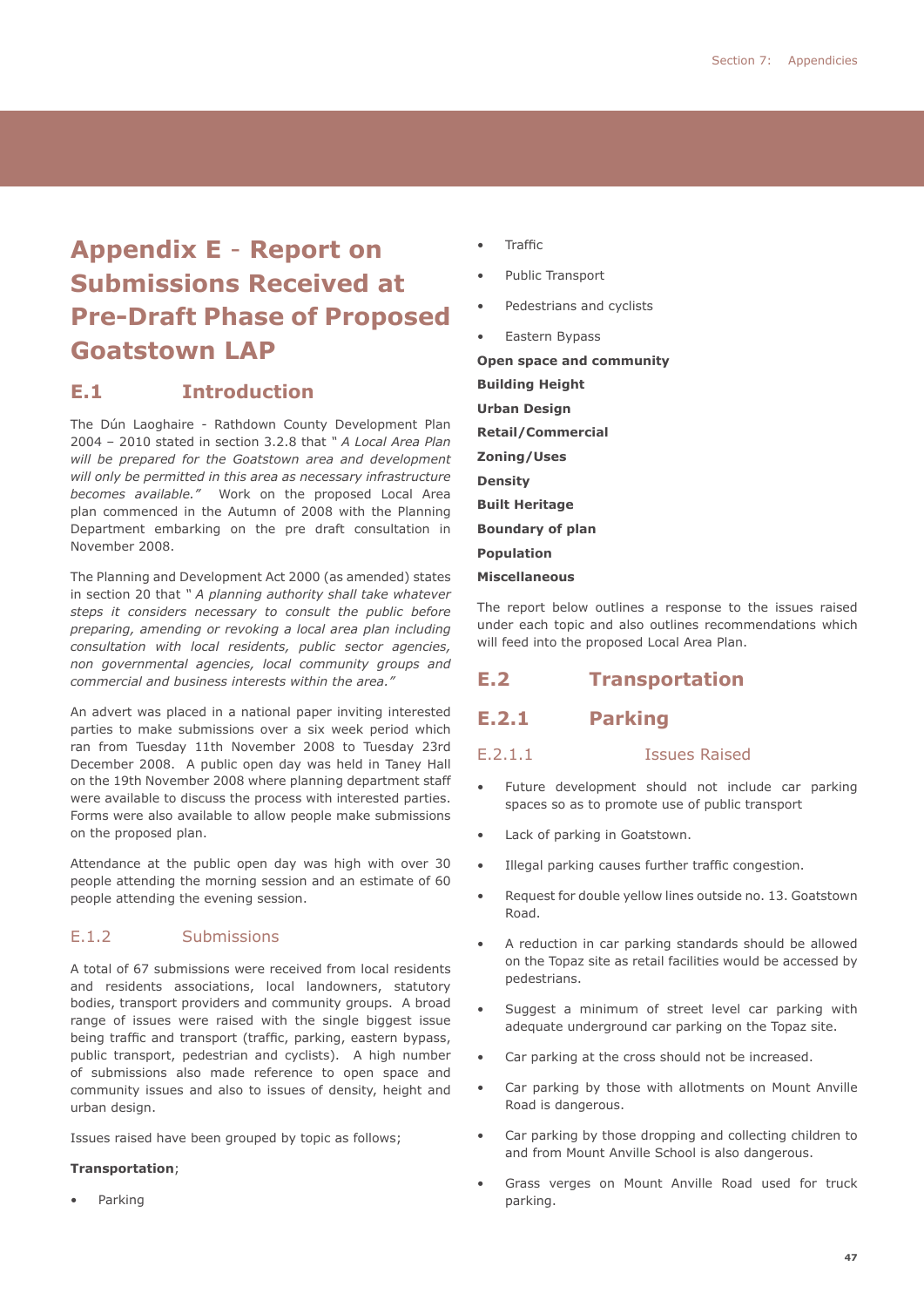

#### E.2.1.2 Response

Many submissions raised issues relating to parking problems in the area which contribute to traffic congestion. Parking on Mount Anville Road to access the school and also the allotments was raised in a number of submissions. This is a busy regional road and an important cross county route. There are no proposals to provide parking along this road. In addition in both the current County Development Plan 2004 – 2010 and the Draft County Development Plan 2010 – 2016 Mount Anville Road is identified as part of a route for a Quality Bus Corridor.

A number of submissions suggested reducing parking standards for any developments at Goatstown Cross due to adequate access to public transport links (conversely another submission felt there was inadequate public transport). One submission suggested that no parking should be provided at the cross so as to force a modal shift from the private car to public transport. It is considered that either reducing the parking or providing no parking would lead to illegal parking which would create further traffic congestion and possible traffic hazards. Any redevelopment at the Crossroads must have an adequate traffic management plan and parking strategy. It is noted that one of the An Bord Pleanála reasons for refusal in relation to planning application D07a/0946 for a mixed use scheme on the Topaz garage site related to traffic hazard due to unsatisfactory proposals for vehicular access to the site.

The request for double yellow lines outside number 13 Goatstown Road has been referred to the Transportation Department who will deal with this request as part of the Traffic Advisory Group (TAG) agenda which is a meeting of the traffic section and An Garda Siochána.

#### E.2.1.3 Recommendation

- Plan should contain an objective ensuring that proposals for redevelopment of sites at the cross roads of the Goat include adequate traffic and transport assessment and a road safety audit in accordance with the National Roads Authority Traffic and Transport Assessment Guidelines.
- Refer Items to the Traffic section for inclusion in the Traffic Advisory Group (TAG) agenda.

# **E.2.2 Traffic**

#### E.2.2.1 Issues Raised

- Taney Rise could be made one way with Farmhill junction functioning as either an entrance or an exit or else place double yellow lines on one side of Taney Rise and parking metres on the other side.
- Narrow width of Goatstown Road (north of the junction) creates traffic problems. Motorist cross over to other

side.

- Lights sequence should be altered to prevent traffic congestion on Goatstown Road.
- Request a HGV ban in Goatstown.
- Propose that right turn traffic from Goatstown Road onto Taney Road be banned.
- Carriageway outside No. 13 and 17. Goatstown Road requires yellow boxes to allow access.
- Kerbs and footpaths at Goatstown Cross need to be fixed.
- Focus of the plan should be on reducing traffic volumes.
- Plan should facilitate the realignment of Goatstown Crossroads.
- Plan should address traffic problems in the Taney/Farmhill estates and reconsider traffic lights at the junction of Taney Rise and Taney Road.
- Further use of speed ramps should be considered.
- Drummartin link to M50 has led to increased traffic at Goatstown Cross.
- Access to Taney Rise should be restricted to residents of Taney Estates, Farmhill Park and Mount Carmel Road.
- No need to upgrade the cross roads as no problems with cross roads.
- Need for traffic calming on the old Kilmacud Road Lower.
- Problems in Taney Rise include all day parking, rat running, day time commercial use of Taney Hall, recent painting of double yellow lines at the entrance to Taney House apartments, inability for bin collections services to access Taney Rise, difficulty for emergency services to access Taney Rise, parking of buses in Taney Rise.
- Upgrading of the crossroads should include a left turn lane from Taney Road to Goatstown Road.
- The left turning lane on Mount Anville Road should start from a point further to the east so that southbound traffic can filter into Lower Kilmacud Road.
- Main vehicular access to any major development should be located as far as possible away from Goatstown Cross.
- Monitored traffic flows at the Goatstown crossroads do not accurately reflect the true extent of all traffic flows in the area due to rat running through Taney.
- Restricted access to Taney Grove has worsened this problem.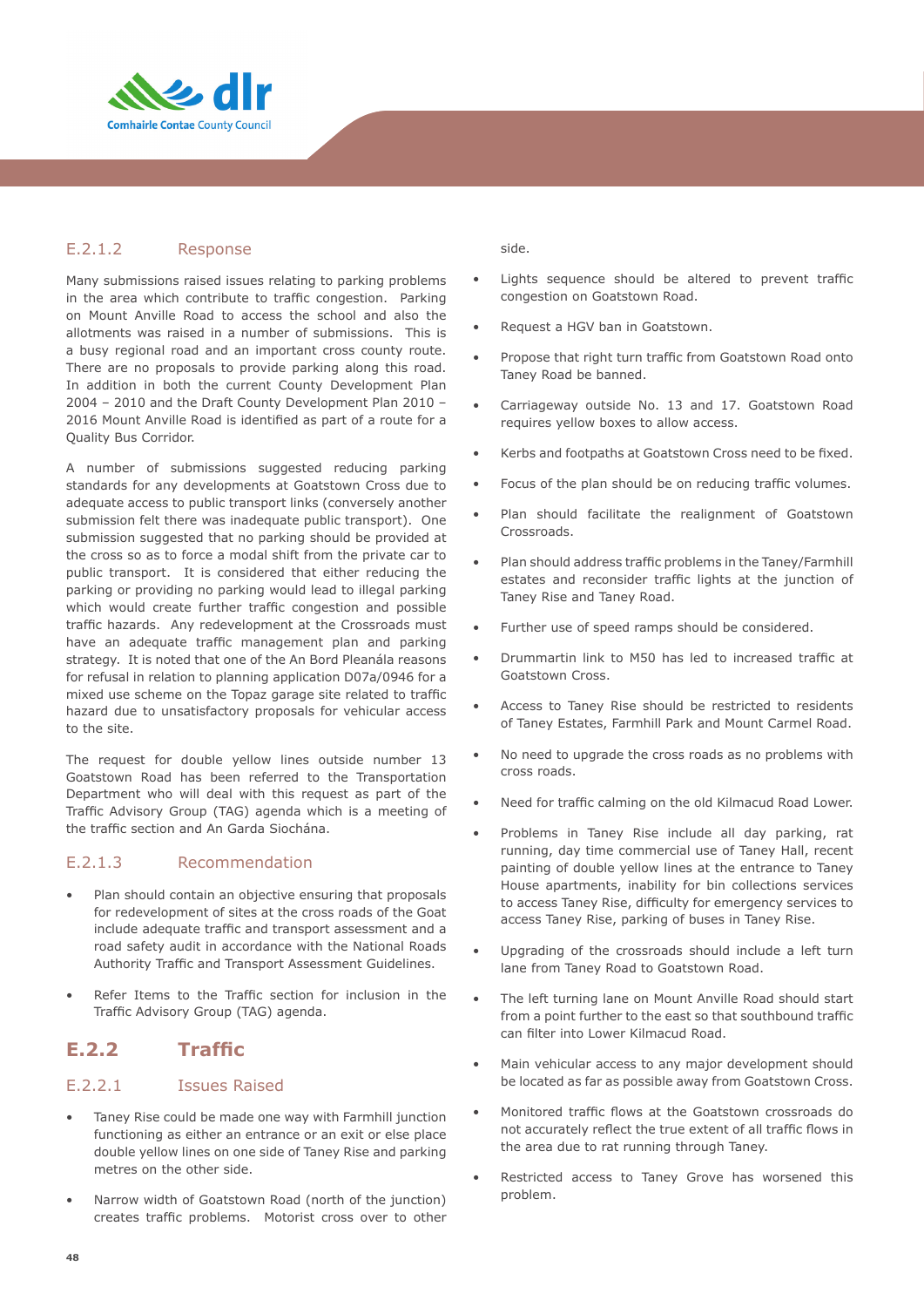- Need an overall traffic management plan.
- Suggest a roundabout at the Goat and movement of the Goat Grill.
- Removal of Taney Grove as an exit from Taney Road worsened the situation.
- Traffic entering and exiting the petrol station has increased due to closures of petrol stations in the area.
- Present layout at Goatstown Cross is hostile to all users.
- The proposal for a new road opposite Taney Road would improve the situation.
- Turn from Taney Road into petrol station should be removed as dangerous for pedestrians.
- Last turn from the Drummartin Road into the Goat pub should be removed as too near to the junction.
- Suggest that yellow boxes on Lower Kilmacud Road when approaching Goatstown Cross be extended over the cycle path and the white reservation as currently cars turning right block access through the yellow box.
- Tiny painted roundabout in Knocknashee should be removed, as it is a danger.
- Suggest provision of a filter light for traffic turning left from Mount Anville Road onto Lower Kilmacud Road whenever traffic is turning right onto Mount Anville Road from Lower Kilmacud Road.
- Concern expressed over any traffic generated by any high-rise development.
- Suggest that road markings be extended to no's 51 and 25 Knocknashee.
- Noise alleviation for traffic.
- Traffic on Goatstown Road constant traffic jam 7am to 10 am and 4pm to 7pm.
- Traffic from the M50 at the Beacon is very slow 2 lanes turn right, only one lane for left turn and straight on.
- Request a filter on traffic light at the Goat to facilitate traffic turning left onto Goatstown Road. (not clear if from Mount Anville Road or Taney Road).
- Request filter for traffic turning left from Larchfield Road onto Roebuck Road.
- Widen Churchtown Road after the Luas Bridge to facilitate 2 lanes of traffic coming down Taney Road.
- Concern expressed in relation to traffic cutting through Knocknashee/Eden Park.
- Suggest closure of the entrance to Knocknashee via Eden Park (junction of Eden Park and Drummartin Road) and that residents would enter by the Upper Kilmacud Road entrance or by the entrance at the Goat.
- Concern expressed over use of Knocknashee as a rat run.
- Concern expressed over danger of exiting from Taney Rise onto Taney Road.
- Need to curb truck traffic through Goatstown Cross.
- Junction of Taney Road and Taney Grove should have a traffic island to enforce the no right turn.

#### E.2.2.2 Response

A very high number of issues relating to traffic were raised in submissions received and also at the open day held in Taney Hall.

#### **Goatstown Cross**

It is acknowledged that at present the Crossroads is blighted by traffic. At a strategic level the policies of the existing County Development Plan 2004 – 2010 and the Draft County Development Plan 2010 – 2016 are all based on the need to reduce reliance on private car based travel. It is envisaged that in the long-term traffic volumes in the County will be reduced through the provision of high quality public transport. In terms of Goatstown this will be by means of Quality Bus corridors along Taney Road, Mount Anville Road, Lower Kilmacud Road which will link up Dundrum, Stillorgan and Blackrock. The Draft County Development Plan also contains an objective to facilitate the introduction of Bus Rapid Transit from the Dart line to Sandyford utilising the proposed Eastern Bypass Reservation. If this project is realised there would be a station at Knockrabo/Mount Anville. Goatstown is also in proximity to the Luas at Dundrum.

In terms of Goatstown Cross the Transportation Department are committed to carrying out route optimisation along the route from the M50 along Lower Kilmacud Road, Goatstown Road and on towards the city boundary subject to funding. The route optimisation will speed up journey times and rationalise traffic at Goatstown Cross. The route optimisation will also address any alterations to the traffic lights sequence at the Cross.

A number of submissions raised the issue of banning various turning movements at the Cross roads such as the right turn from Goatstown Road onto Taney Road. Banning this turn would expose Taney estate to extra volumes of traffic and is not recommended. Provision of roundabouts was also raised and it is not considered by the Transportation Department that this would improve traffic flow at the Goat. Various submissions also raised the need for filter lanes, widening of lanes etc. There is a physical capacity issue at the Cross roads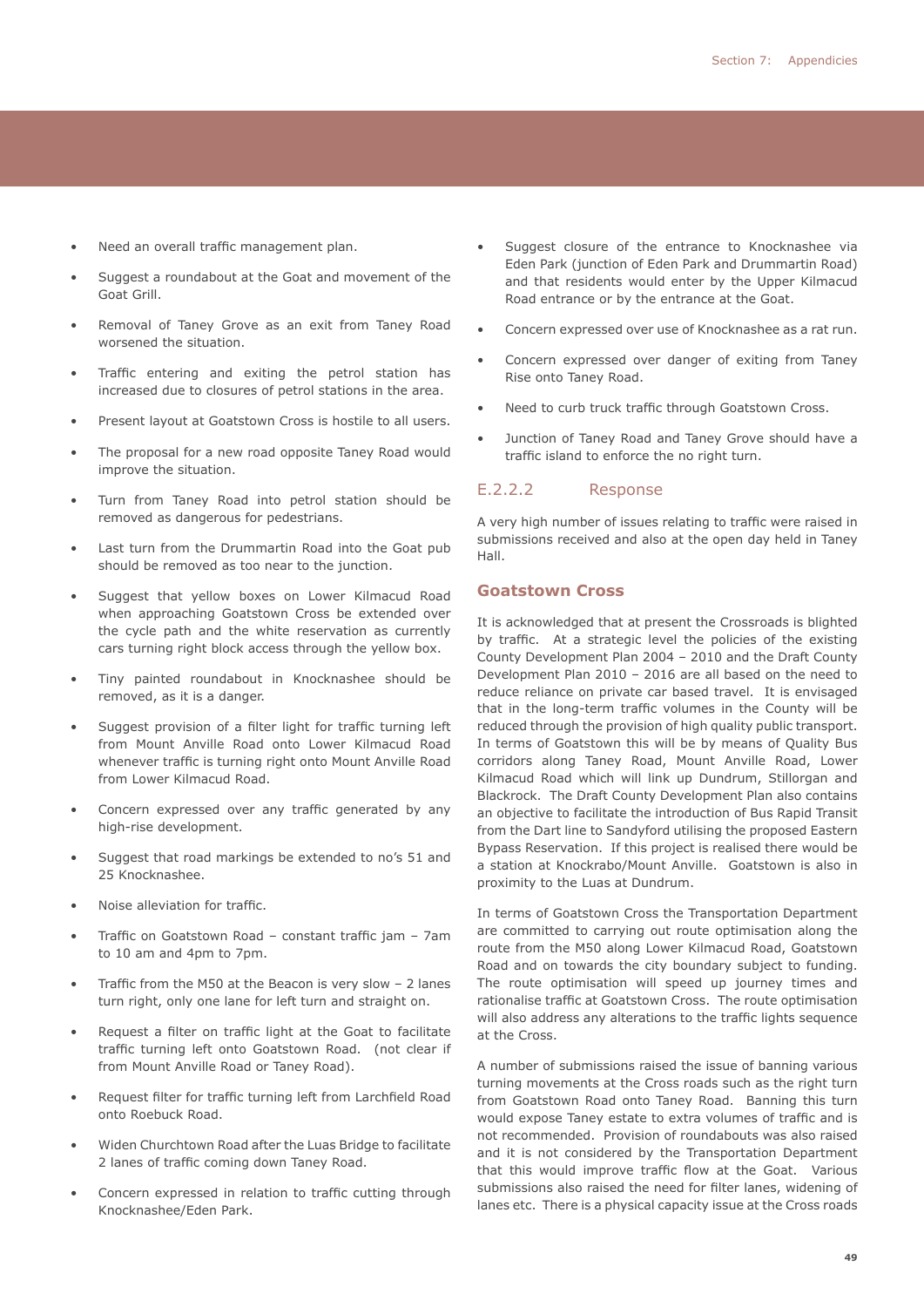

particularly on Taney Road and Goatstown Road (south of the Cross) where there may simply not be the space to widen lanes. However there is scope on Mount Anville Road for improvement and this has been incorporated into preliminary drawings on the QBC. In addition the long-term preference of the Transportation Department would be to realign the crossroads so that there is a straighter run through from Mount Anville Road to Taney Road. There is no immediate time frame for implementation of this realignment.

#### **Taney Estate**

Many submissions related to car parking and access problems in Taney Rise and rat running through the Taney Estate. One submission requested provision of car parking metres along one side of Taney Road. Schemes for provision of parking are drawn up by the parking unit of the Transportation Department but usually only after a proportion of the residents or population have requested parking controls. The issue has been referred to the Traffic Advisory Group.

As part of the provision of the Quality Bus Corridor along Taney Road traffic lights will be placed at the junction of Taney Rise and Taney Road thus alleviating any difficulties for cars tuning in or out of Taney Rise. These lights will also include a pedestrian crossing. The time frame for implementation of this portion of the QBC is 2010 – 2011.

Restricting access to Taney Estate to residents of Taney, Farmhill and Larchfield would be difficult to police and would lead to worsening traffic on Taney Road and at Goatstown Cross. The result may be a freer flow within the residential estate but residents would more than likely be unable to access the regional roads around them due to traffic congestion. The local estate roads act as a natural valve for traffic in the area and the existing speed ramps ensure that traffic does not travel at excessive speeds through these areas. However the Transportation Department are currently in discussions with local residents to ascertain if there are further changes to existing traffic arrangements which can be made.

In 2008 a report on traffic management in the entire county entitled ''Prioritisation of Traffic Calming Schemes in the Dun Laoghaire - Rathdown County Council Area'' was prepared and looked at all areas where residents had requested traffic calming schemes. Based on a number of criteria the schemes were prioritised. Traffic calming in the Taney estate was number 42 out of 78 on that list and so falls below a high number of other schemes in the county. The report will be reviewed in the future and the area will be examined again at that time.

A number of submissions felt that the ban on traffic turning from Taney Road into Taney Grove has worsened the existing traffic problems in that all traffic now accesses Taney Estate from Taney Rise. The closing off of Taney Grove as an access point has to be considered looking at the bigger picture and

the impact on traffic at Goatstown Cross as well as Taney Rise. The closure of the access ensures that traffic is turning right off Taney Road at a point much further away from the Cross roads which allow for a more efficient and safer flow of traffic. It is considered that on balance it has not worsened the traffic situation in the area.

Traffic entering Taney Grove by crossing the forecourt of the Topaz garage site is carrying out an illegal turning movement. This is a matter for traffic enforcement by An Garda Siochána and has been referred to the Traffic Advisory Committee.

#### **Knocknashee**

Traffic rat running through Eden Park and Knocknashee from Drummartin Road was also raised in various submissions. The Council has provided signage at Drummartin Road directing traffic for Dundrum to turn right thus not continuing straight through Eden Park. Speed ramps have also been put in place along with a ban on three tonne loads.

A number of issues raised relate to issues of traffic outside of the plan area such as Booterstown, Churchtown and Sandyford.

#### E.2.2.3 Recommendation

- The Local Area Plan should include objectives and policies to further reduce reliance on the private car in line with the policies of the County Development Plan and overall government policy.
- The Local Area Plan should also contain objectives to ensure that there will be interdepartmental input into the implementation of the QBCs thus ensuring that additional street improvements such as tree planting, street furniture and lighting can be included in the schemes.
- It is recommended that a number of issues regarding yellow boxes, double yellow lines and parking arrangements are referred to the Traffic Advisory Group of the Traffic section for further consideration.
- The Local Area Plan should outline the various works to be carried out by the Transportation Department, which will impact on traffic flow in the area.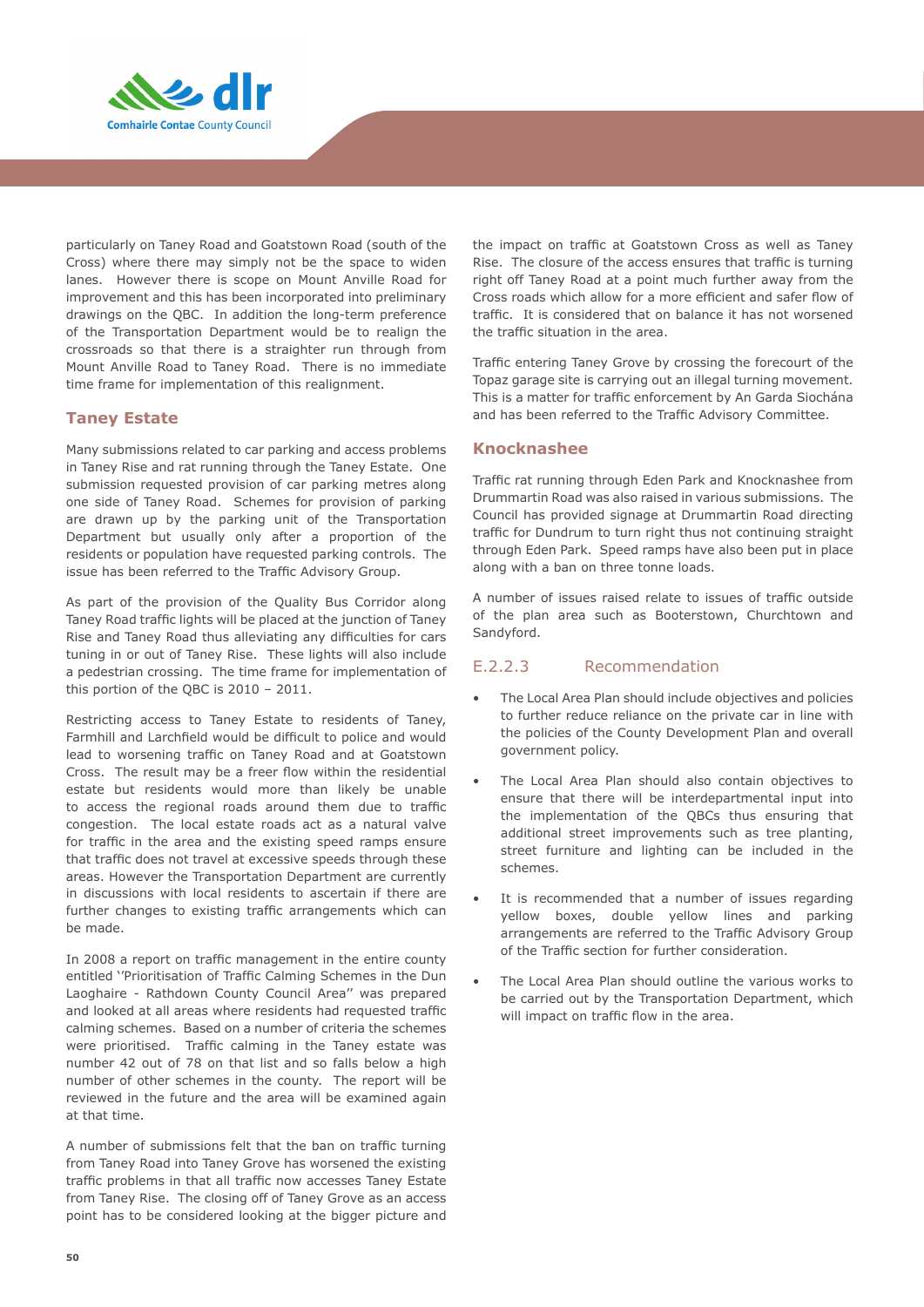# **E.2.3 Public Transport**

#### E.2.3.1 Issues Raised

- Development levies should be used to provide a bus service.
- Bus priority should be given at all junctions.
- There should be a QBC from Blackrock to Dundrum.
- Service of the number 11 bus is very erratic and unpredictable.
- Public transport system for Goatstown lacks cross connectivity. No public transport link from N11, Stillorgan to Dundrum. Could be a private bus service.
- Financing of a cross-link shuttle bus could be stitched into the management of residential units.
- Shuttle buses would help to bring people to the Luas.
- A QBC would justify more high density development.
- Goatstown Cross is over 1km from Dundrum Luas stop just outside the typical catchment for walking. However route to Luas should be attractive and accessible.
- No room for a bus corridor.
- Bus stop at Drummartin Terrace some times causes blockages.
- Bus stop on Drummartin Road near the shop should be removed as it is too near the corner and blocks traffic.
- Traffic impacts on the bus service cannot rely on the bus.
- A bus Lane on the Goatstown Road would result in removal of trees and grass verges.
- Request provision of a bus lane as walk to Luas too far from North of Goatstown Cross.

#### E.2.3.2 Response

There are a number of public transport proposals for the future which will directly affect the plan area. These include provision of Quality Bus Corridors along Taney Road, Mount Anville Road, Lower Kilmacud Road. When implemented these QBCs will greatly enhance public transport provision in the area and provide an excellent public transport link from Goatstown to the Luas at Dundrum and from Goatstown to Blackrock and Stillorgan. Further links will be provided with the Bus Rapid Transit proposal which will utilise the Eastern Bypass reservation linking the area with the DART line and the Luas at Sandyford. The route optimisation scheme for the Goatstown Road should also improve journey times for

buses travelling to and from the City centre.

Whilst the Council are proactive in providing the infrastructure for public transport Dublin Bus are the providers of the service. A number of submissions raised issues, which relate to the current bus service and these issue have been communicated to Dublin Bus.

One submission raised the possibility of using monies from development levies to provide a bus service. At present monies from levies are used to support the provision of infrastructure to facilitate bus services but to date the Council have not used such monies to provide the actual service. The legalities of utilising section 48 development levies for such provision would need to be examined. In addition actually providing a bus service would be a new role for a Local Authority and would raise practical problems.

A number of issues raised in relation to the existing location of bus stops have been referred to The Traffic Advisory Committee.

#### E.2.3.3 Recommendation

- he Local Area Plan should contain policies and objectives, which strongly support the provision of public transport and public transport infrastructure thus encouraging reduced reliance on the private car and alleviating traffic congestion.
- The Local Area Plan should contain an objective to ensure protection of as many trees as is practicable along Mount Anville Road.

### **E.2.4 Pedestrians & Cyclists**

#### E.2.4.1 Issues Raised

- No need or usefulness in providing a cycle path along Knocknashee as can cycle on the road.
- A cycle path would damage the environment due to loss of trees and grass.
- Suggest using the grass verges as cycle lanes.
- Red covering has come unstuck from cycle paths.
- Council should encourage the adoption of the "Safe route to school" programme by the local schools.
- Additional safe access points to cycle lanes should be provided out of estates near Goatstown Cross.
- Council should actively promote and sponsor the provision of "walking buses" for children going to school as a means of reducing use of the private car.
- Any mixed-use scheme must have secure bicycle parking.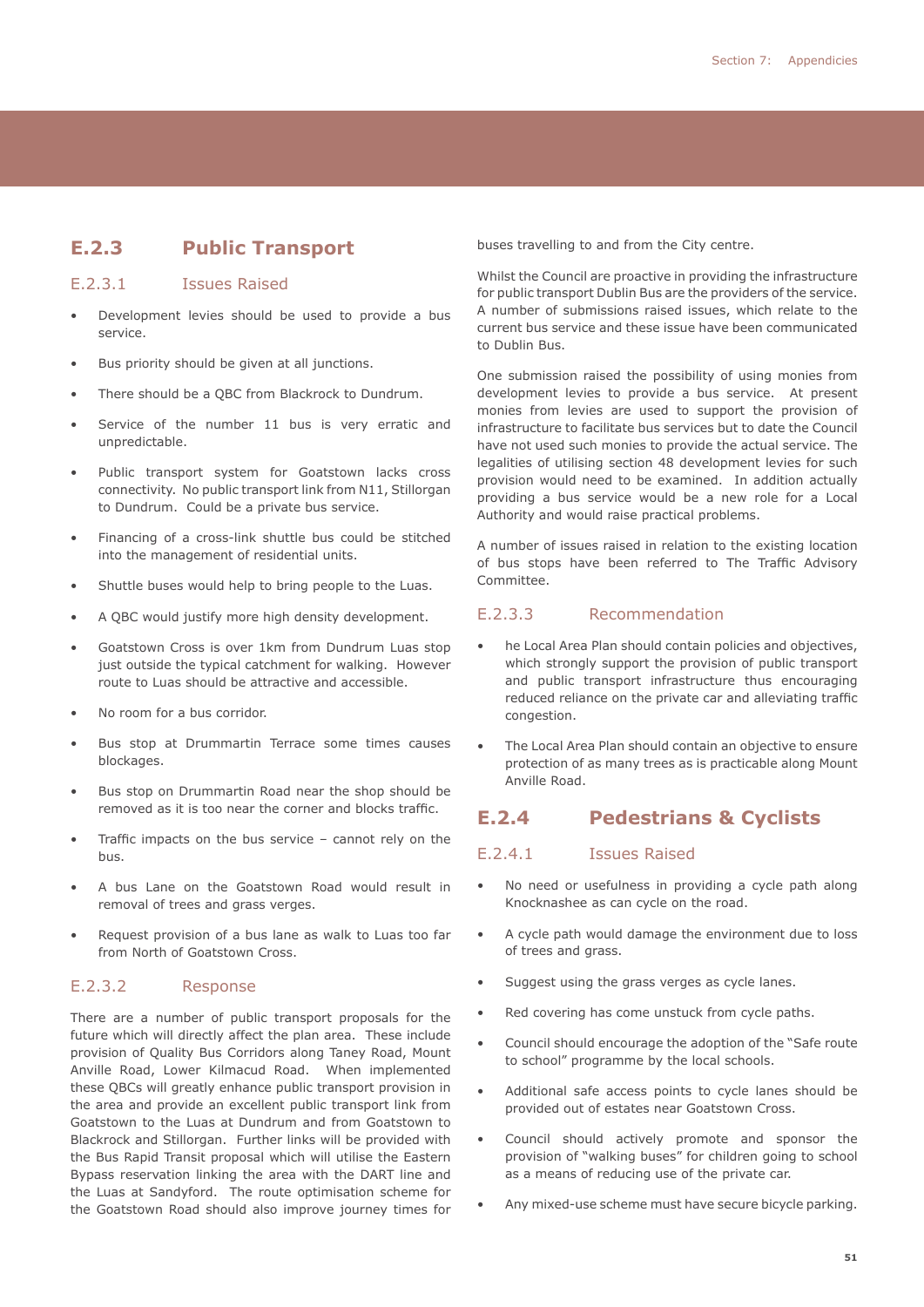

- Need to upgrade footpaths.
- The building of an overpass would improve Goatstown Cross for cyclists and pedestrians.
- Pedestrian friendly lighting and the improvements to footpaths needed.
- Removal of the height difference at one entrance to the petrol station would be welcomed.
- Goatstown Road cycle lane has deteriorated due to lack of maintenance.
- Need for a cycle lane on Taney Road running westwards.

#### E.2.4.2 Response

Work on upgrading the footpaths at Goatstown Cross has recently been undertaken which has improved the quality of finishes.

All QBC schemes include involvement of landscape architects in the design stage thus ensuring that landscaping forms an integral part of any scheme. The entire QBC scheme includes cycle paths.

It is acknowledged that the red finishes to cycle paths have come unstuck at various locations through out the county. The Council are committed to reinstating the red finishes at conflict points thus ensuring cyclist safety.

Any future upgrade of the Crossroads would enhance the overall urban environment at the crossroads, providing pedestrian friendly crossings, attractive barriers, lighting etc.

Overall the percentage of Irish school pupils driven to school has increased from 24% in 1991, to 30% in 1996, 42% in 2002 and 46% in 2006 (CSO figures 2006). The emergence of a car dependent population could jeopardise the future viability of walking, cycling and public transport and transportation modes (DTO, Next Steps, Safer Routes to School, DTO, May 2005). Most pupils do live within walking distance of their school. However it is a considerable challenge to encourage people to walk to school and it cannot be imposed upon a community.

The Council are committed to encouraging and promoting more healthy, sustainable and environmentally friendly forms of transportation and as such would support the safe routes to school programme.

An Taisce run the Green Schools Programme which is an education programme and award scheme that promotes long term action for the environment. Participating schools work through a series of themes with litter and waste first, then energy, then water and finally travel. It can take a school up to 6 years to reach the stage whereby they are working on travel issues. According to the project manager of the travel

programme this ensures that the schools are ready to take on the challenge of the travel issue.

Four of the five primary schools (Our Ladies Grove, Mount Anville Junior, Mount Anville primary, the Islamic school) and all three of the secondary schools (Mount Anville, St Killians and Our Lady's Grove) in and around the plan area are registered with An Taisces Green schools programme. However none of them have reached the travel scheme stage yet. It is encouraging to know that nearly all of the local schools are registered on the programme and over the lifetime of the Local Area Plan there is likely to be reduction in the percentage of pupils in the plan area being driven to school.

#### E.2.4.3 Recommendation

- The Local Area Plan should include objectives that the design and implementation of the QBC scheme will include landscaping.
- The Local Area Plan should include an objective to upgrade Goatstown Cross and that any upgrade would include proposals to enhance the urban environment by means of lighting, pedestrian friendly crossings, attractive barriers etc.
- The Local Area Plan should include an objective supporting initiatives aimed at reducing the number of pupils driven to school.

### **E.2.5 Eastern Bypass**

#### E.2.5.1 Issues Raised

- Eastern bypass should be removed from the County Development Plan.
- Oppose the Eastern bypass, as it will ensure Goatstown continues to be a traffic hub.
- Lands at Mount Anville offer opportunities for development but are stymied by the motorway reservation.
- No future development should take place until the Eastern bypass road is complete.
- If the Eastern bypass is built, it should not include the fifth feeder road as this will exacerbate traffic problems at Goatstown Cross.
- New road should go under Mt. Anville Lands.
- Granite boundary wall should be constructed along Lower Kilmacud Road from Drummartin Road to junction with Mt Anville Road – to reduce pollution/noise for Knocknashee residents.
- Tunnel exit should be further away from residential area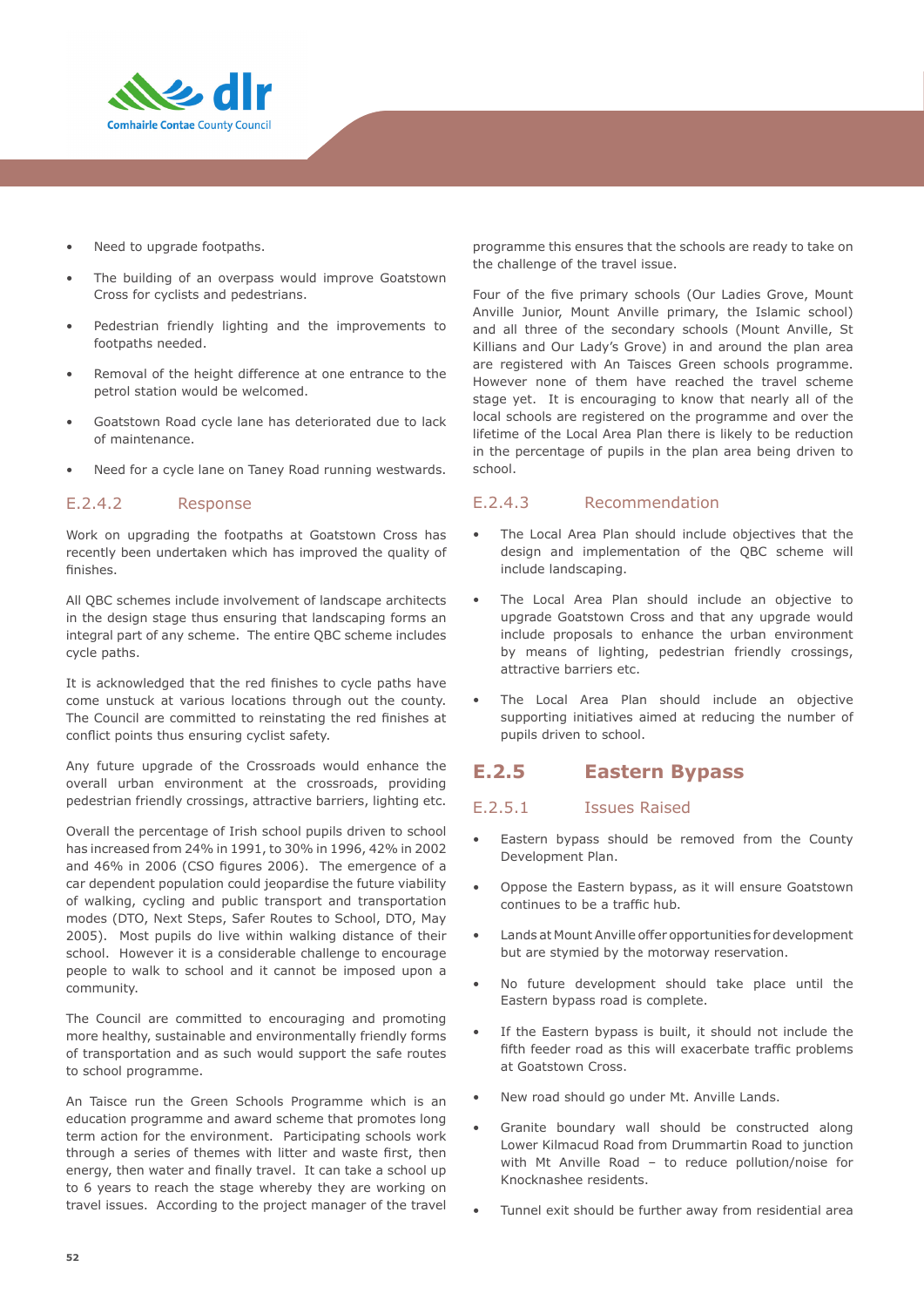and nearer Mt Anville Road.

- Plans for any further link between the M50 and Sandymount should be fully developed so that's it environmental impact can be assessed.
- The Local Area Plan should not compromise the road planning and route options for the Eastern bypass.

#### E.2.5.2 Response

The implementation of the Eastern Bypass falls within the remit of the National Roads Authority and the Authority have advised the Planning Authority by way of a submission that the Local Area Plan should not compromise the road planning and route options for the bypass. The future implementation of the Eastern Bypass would alleviate traffic volumes using the existing regional routes (Mount Anville Road, Taney Road, Lower Kilmacud Road etc).

#### **E.2.5.3** Recommendation

The reservation for the Eastern bypass should be included in the draft local area plan in accordance with the current reservation as shown in the current County Development Plan 2004 – 2010.

### **E.3 Community/Open Space**

#### E.3.1Issues Raised

- All existing school sites should be protected for educational use into the future.
- Attention drawn to the "Code of practice for Planning Authorities and the provision of schools".
- Local Area Plan should include a detailed landscaping plan.
- Request planting of trees on the Hollywood Park side of Goatstown Road.
- Local Area Plan should adhere to the DEHLG Green City Guidelines.
- Good planning and design should protect against biodiversity loss.
- Plan should include an extensive tree-planting scheme.
- Plan should include a strategy to expand the Goatstown Allotments.
- Part of circus field could be leased for short-term use as allotments.
- LAP should incorporate more green space.
- Need for additional recreational, community and sporting

facilities to attract more families and young couples on a permanent basis.

- Council should purchase some of Irish Glass Bottles and provide a children's playground, playing fields and an indoor sports hall.
- Green area bounded by Taney Crescent and Avenue should be upgraded and included within the scope of the plan.
- Mount Anville lands could be considered for allotments.
- Goatstown has no usable civic space that is readily identifiable as the core.
- Also need for an indoor space.
- Existing open spaces should be retained and new ones designated.
- Develop a sports facility for any excess Mount Anville lands.
- Move allotments across road to excess Mt. Anville Lands.
- Provision of a green civic space would enhance the Cross.
- Any development on IGB should be guided by traffic generation and the need for recreational facilities.
- The area to the south of Goatstown Cross requires tree planting to improve visual amenity.
- Council should provide a playground on the green area at the corner of the Avenue and the Crescent.
- New development should have amenity space.
- Trees on Farmhill Road half dead.
- IGB site should be preserved for sporting purposes.
- Goatstown needs an all-purpose civic/community centre serving all population – youth, aging etc.
- Plan should provide a children's play area but concern is expressed about a civic space, which may become a gathering area for bored teenagers.
- The cross roads is the wrong place to put a community centre.
- IGB and Knockrabo should be maintained as open space with provision of allotments on the IGB site.
- Council should consider provision of a playground on the green space overlooked by Taney Crescent and Taney Avenue.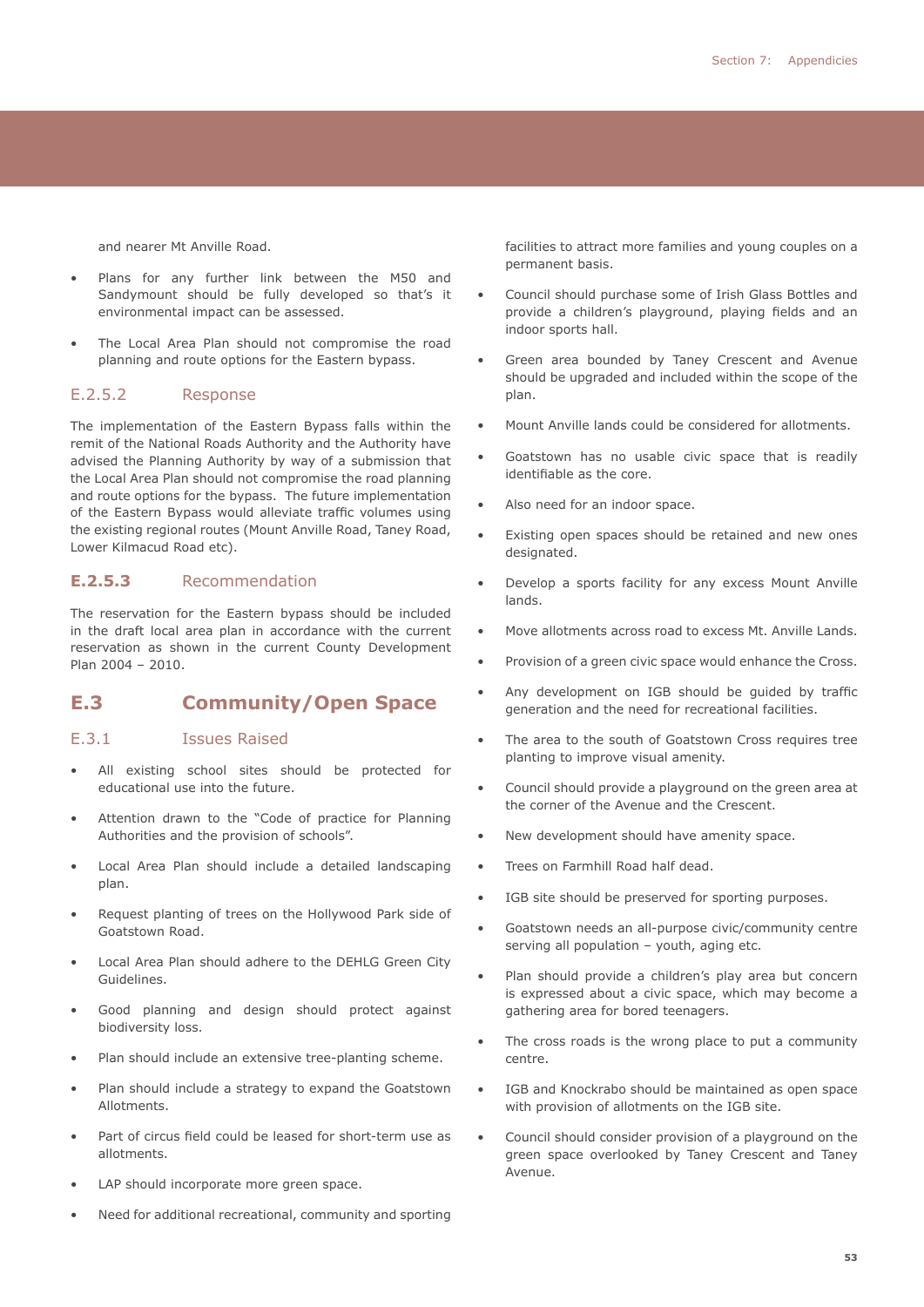

#### E.3.2Response

Both the Irish Glass Bottles site and Knockrabo are in private ownership. The Council is not in a position to purchase either site for the provision of open space. The lands at Knockrabo are zoned objective 'A' – To protect and improve residential amenity. The Irish Glass Bottle site is zoned objective 'F' – To preserve and provide for open space and recreational amenities'. Mount Anville is also in private ownership. The Mount Anville grounds contain a number of playing pitches, courts and gym facilities. The proposed Local Area Plan will investigate whether any of these facilities are available to local individuals or community groups as both the school and the Irish Glass Bottles site could play a role in providing such facilities to the surrounding community. The Local Area Plan will also investigate what means are available to bring these sites forward for use by the community.

There are no plans for any new schools within the plan area given that there is a good provision of schools in the area.

The proposed Local Area Plan will examine whether any road/footpath improvements schemes or QBC schemes can incorporate planting schemes to improve the overall visual appearance of the proposed plan area. However it is noted that there is a significant amount of attractive tree planting in certain areas within the proposed plan boundary. The realignment of the Lower Kilmacud Road at its junction with Drummartin Road resulted in attractive tree planting. There is also attractive planting at Larchfield and Trimbleston on the Goatstown Road.

A number of submissions made reference to the allotments. Some submissions referred to the car parking problems associated with cars using parking on Mount Anville Road. Others suggested that more allotments be provided on the IGB site, the Circus Field and on excess Mount Anville Lands. All of these sites are in private ownership. It is also considered that the provision of allotments is more appropriate on the urban edge or fringe of any city or urban area particularly as provision of allotments on green areas means that these green areas become areas only accessible to those using the

allotments and not the entire community.

A number of submissions make reference to the need for community facilities especially for teenagers in the area and the need for a playground in the area. From discussion with the Parks Department it is considered that the proposed Local Area Plan could contain an objective to provide a playground and/or multi use games area on the open space bounded by Taney Avenue and Taney Crescent.

The Green City Guidelines were prepared by the UCD Urban Institute of Ireland, Dún Laoghaire Rathdown County Council and Fingal County Council and provide advice for the protection and enhancement of biodiversity in medium to high-density urban developments. The proposed Local Area

Plan will include objectives relating to biodiversity and the Green City Guidelines.

#### E.3.3 Recommendation

- Include objectives where necessary relating to the Green City Guidelines and Biodiversity.
- Include an objective should finances permit to provide a playground and/or multi-use games area on the open space bounded by Taney Crescent and Taney Avenue.
- Examine whether there is any public access to facilities in Mount Anville.
- Investigate whether local school facilities are in use by the wider community.

# **E.4 Building Height**

#### E.4.1 Issues Raised

- Downward modifiers in relation to height should apply.
- The Goatstown Local Area Plan should take particular account of the criteria for downward modifiers as set out in the Building Height Strategy.
- Some buildings on the Goat site could be up to five storeys and the number of residential units could be between 40 and 50.
- High-rise should not be allowed to replace existing houses and gardens.
- Development should not exceed four storeys with a transition zone adjoining existing two storey residential.
- Building height should not exceed two storeys.
- 3-storey height restriction.
- Height restriction of 4 storeys.
- No high rise at the Shell Garage site (Topaz garage site)
- No high rise in the field adjoining the Goat
- Building Height Strategy should be incorporated into the plan.
- Plan should include an objective to allow for greater building height of up to four or five storeys on the Topaz site due to its location along two public transport corridors and its corner location.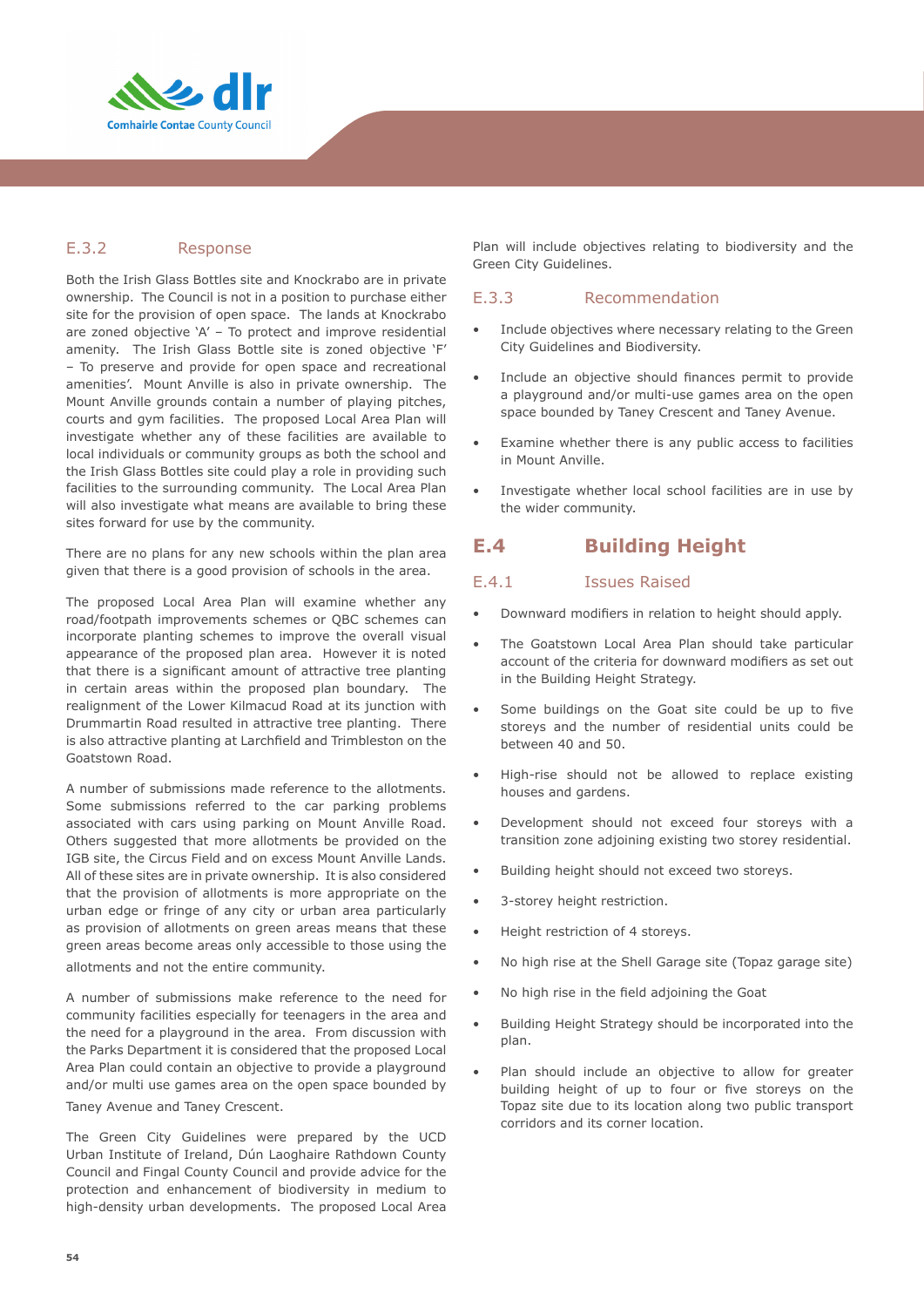#### E.4.2 Response

Submissions on height varied with some submissions wishing to cap height at two or three storeys and others wishing to allow height of up to 5 storeys on the site of the Goat. A number of submissions made specific reference to the downward modifiers identified in the Building Height Strategy.

The Draft County Development Plan 2010 – 2016 outlines a Building Height Strategy in Appendix I. Section 15.2.3 of the plan also states that the strategy will be used in establishing building heights for individual areas and emerging new urban nodes in the county through the vehicles of Local Area Plans, urban framework plans and other plans. It is therefore considered appropriate that the Goatstown Local Area Plan provides guidance on height in the plan area.

It is considered that there is some scope for height on the site of the Goat provided that the design respects adjoining heights and is sensitive to the overall suburban context of the site. However it is considered that potential for height is limited on the site of the Topaz garage due to proximity to adjoining residential units, the small size of the site and orientation. Three storey with set back occupied roof space at the corner of the Topaz garage site may be appropriate.

#### **E.4.3** Recommendation

The plan should contain objectives relating to height.

### **E.5 Urban Design**

#### E.5.1 Issues Raised

- Fastfit, Topaz, Avenue Louise and The Outdoor Scene should be developed as one block.
- Visually obtrusive railing at the crossroads should be replaced with bollards and chains.
- Recent developments have used materials, which do not blend in with existing developments.
- Plan is an opportunity to create a civic space for all the community with local sculpture.
- Goatstown Cross would be an ideal location for a building of high quality architectural design ideally a public building.
- Core of Goatstown must be marked out from the low density, undistinguished neighbouring houses adjacent to it.
- Architecture should create a new and engaging environment with a sense of place.
- upport a new urban realm at Goatstown Cross with highly active street frontages.

#### E.5.2 Response

Many of the submissions recognise that any redevelopment at Goatstown Cross has the scope to provide a high quality urban realm with a real sense of place and community. A sense of place, which people can identify with, is central to the success of a community and neighbourhood. This is recognised in the Department of Environment Heritage and Local Government "Urban Design Manual, a best practise guide" December 2008. Many submissions also highlighted the need for civic or community space (see also open space section).

#### E.5.3 Recommendation

- Plan should include objectives to ensure that any redevelopment at Goatstown Cross is of high architectural standards with active street frontage, which contributes positively toward the creation of a sense of place and identity for the community. Any redevelopment should also include a civic community space.
- Building materials should also be of a high standard.

#### **E.6 Retail**

#### E.6.1 Issues Raised

- Goat pub creates anti social behaviour at night.
- New retail development should be convenience retail, small offices, local craft and artisan shops.
- Plan should not impose policies relating to retention of petrol filling stations.
- Removal of petrol filling station would improve traffic flow.
- Any additional neighbourhood centre type facilities should be in keeping with the size, scale, character and building lines of existing stock.
- Local Area Plan should seek to retain the existing petrol filling station.
- No development should be permitted which would lead to traffic generation, noise generation or crowd attraction.
- Object to any light industrial use.
- Any development in Goatstown should retain the existing residential character of the area.
- No potential for any additional retail development.
- Part of Goat Grill site could accommodate 12 houses.
- Area already well served by retail/offices due to proximity of Stillorgan and Dundrum.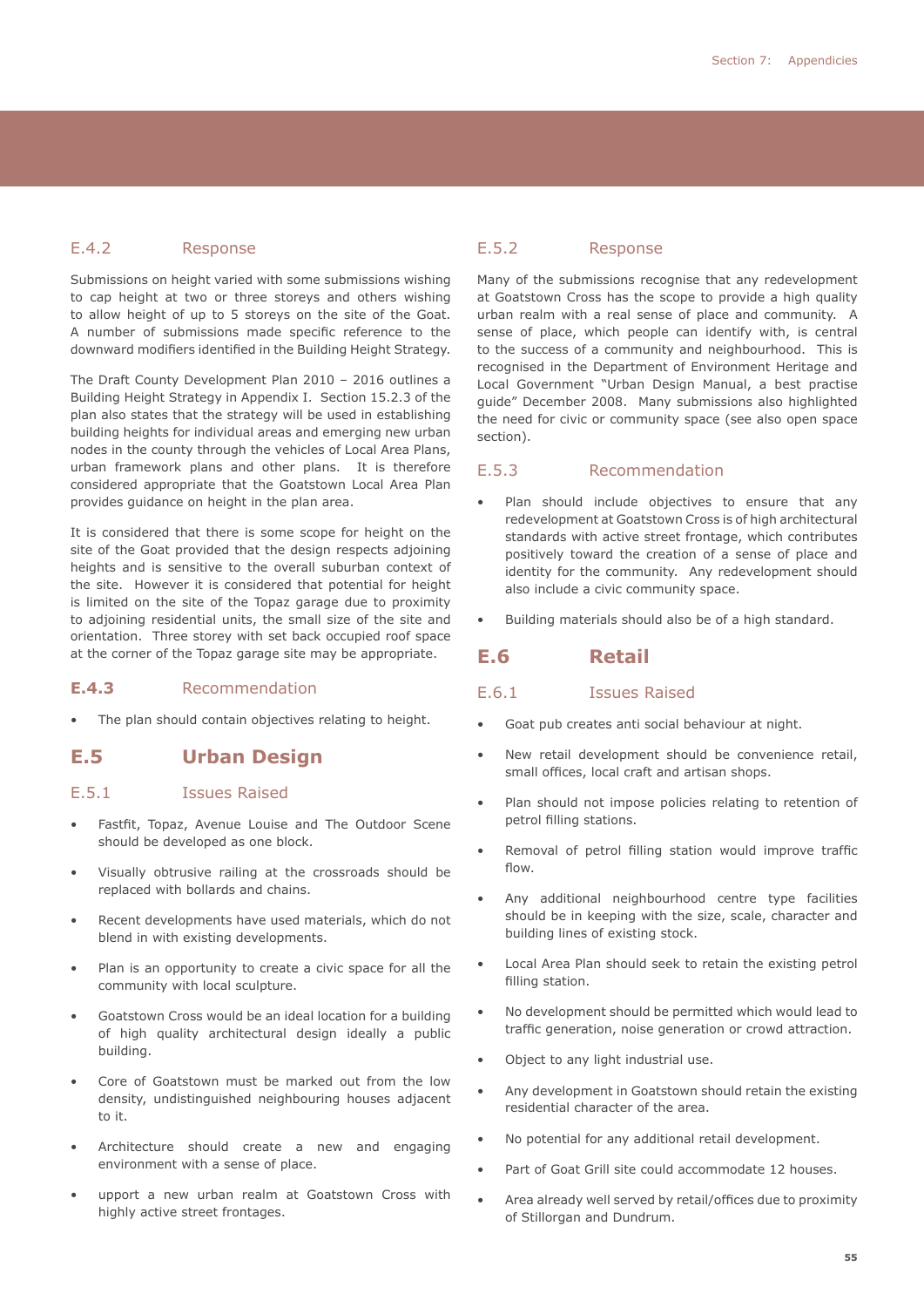

- Following uses suggested, small supermarket, post office, playground, green area.
- East side of Goatstown Cross is lacking in retail facilities.

#### E.6.2Response

Submissions in relation to retailing expressed opposite views with the majority wishing to see more retail in Goatstown and others clearly expressing the view that the cross roads could not take any more retail. Proximity to Stillorgan and Dundrum does not necessarily mean that there is no need for convenience shops and facilities easily accessible by foot for the local population. The current zoning will dictate the uses permissible.

The site of the Goat Grill and surrounding park area could accommodate additional development.

Any proposals for light industrial uses would be assessed under development plan policies and objectives. Impact on residential amenity would be one issue to be assessed.

All development leads to some traffic and noise generation. However proposals can include ways to manage traffic and noise and may indeed improve the existing traffic situation. Any new uses are unlikely to result in large crowd attraction.

In a market economy it is difficult to envisage what mechanisms are available in the context of a Local Area Plan to prevent the closure of the petrol filling station and in any event in terms of traffic management and urban design redevelopment of the site may result in a positive streetscape.

#### E.6.3Recommendation

- Objectives and policies in the proposed Goatstown Local Area Plan should address the following.
- Mix of uses to serve local and specialist need.
- Traffic management in any proposed development.

# **E.7 Zoning**

#### E.7.1 Issues Raised

- The Circus Field should be zoned objective "F" and covered with allotments to serve as a buffer between high-density development and existing residential development.
- Any redevelopment on the neighbourhood centre sites should include a mix of residential types with some units suitable for adaptation to home based start up activity, convenience retail and offices.
- Submission seeks extension of "NC" zoning to the south west of the current zoning and also to include lands east

of Upper Kilmacud Road.

- Land currently zoned NC should retain that zoning.
- Seek rezoning of two cottages to the south of the Goat car park from "A" to "NC".
- Seek extension of NC zoning to include medical centre.
- Supports current zoning at Goatstown Cross.
- Request consideration of extension of DC zoning to southwestern boundary of LAP area.
- Request consideration of other zoning for residential lands to east of Goatstown Road at Mount Anville Road junction.
- No development should take place at the Lodge area bordering Mount Anville School.

#### E.7.2 Response

The Circus Field is in private ownership and is currently zoned objective 'A' to protect and/or improve residential amenity. Any redevelopment on this site would have to respect the context of the site including the neighbouring two storey houses.

At present the 'NC' zoning is on the western side of the crossroads. One submission has requested extending the zoning across to the eastern side of the crossroads. It is considered that one of the key challenges to enabling Goatstown to function as a neighbourhood centre is ensuring connectivity particularly pedestrian connectivity and creating a pedestrian friendly environment. It is considered that extending the 'NC' zoning to the other side of the cross roads would exacerbate the existing problems with the resultant neighbourhood centre area severed by roads. A better solution would be to provide more neighbourhood facilities on the sites currently zoned 'NC'.

It is not considered appropriate to rezone the two cottages to the south of the Goat from 'A' to' NC' given that they act as a buffer between the 'NC' zoning and surrounding residential development.

The medical centre is located to the south of the two cottages. It is considered that the extension of the neighbourhood centre zoning to include the medical centre is not necessary as the medical centre also serves as part of the buffer zone mentioned above.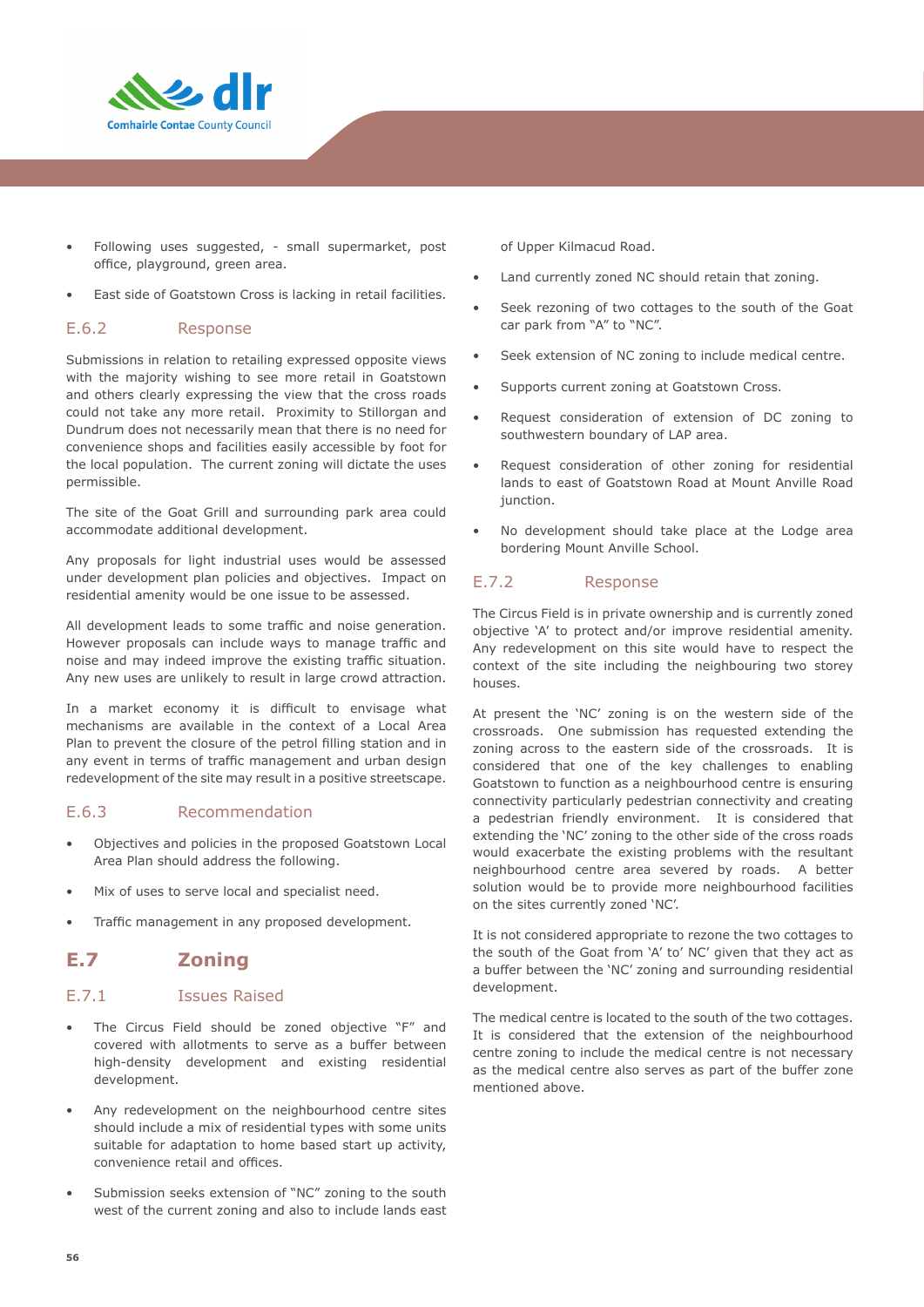#### E.7.3 Recommendation

- Retain 'NC' zoning as is.
- Concentrate any provision of neighbourhood centre facilities on the sites already zoned neighbourhood centre.
- Retain existing 'A' zoning for the two cottages and the medical centre to the south of the Goat.

#### **E.8 Density**

#### E.8.1 Issues Raised

Low density housing only should be permitted in plan area.

#### E.8.2 Response

The Department of Environment Heritage and Local Governments recent publication "Sustainable Residential Development in Urban Areas" May 2009, recognises that inner suburban areas can accommodate higher densities. However the design approach should recognise the need to protect the amenities of directly adjoining neighbours and the general character of the area and its amenities. The Department's companion urban design manual provides detailed criteria to be considered in the design and assessment of higher density schemes.

#### E.8.3Recommendation

• Any schemes for higher density residential or mixed-use development will be assessed against the criteria set out in the Department of Environment Heritage and Local Governments 'Urban Design Manual' and the policies of the County Development Plan thus ensuring that the amenities of existing neighbouring residential areas are protected.

### **E.9 Built Heritage**

#### E.9.1Issues Raised

- Future development should take reference from existing estates and cottages.
- Buildings to the north of the crossroads are worthy of protection – 3 original buildings and the single storey terrace of cottages.
- Development to the north of the crossroads should respect the scale of the terrace.
- Any redevelopment of the Goat site should respect the two cut stone cottages south of the Goat car park.
- Buildings to the north of the crossroads are worthy of protection – 3 original buildings and the single storey terrace of cottages.
- Goat building should be preserved as it has high idiosyncratic interest.

#### E.9.2 Response

The Conservation Officer was asked to assess the merit of the buildings mentioned as being worthy of protection and reported that while the structures referred to may be of local interest, none of them would be considered to be of special interest as to warrant their inclusion onto the Record of Protected Structures.

The Conservation Officer suggested that a specific local objective/policy in the Local Area Plan relating to reuse of older buildings would probably be the most appropriate way of dealing with these structures.

From examination of historical data for the area it appears that there was an existing retail premises Traynors on the site of the Goat. There may be merit in retaining the existing three bay two storey structure on site as a last reference to the historical streetscape.

Any future redevelopment should respect the vernacular buildings in the area and design should be influenced by the scale of existing buildings and the existing streetscape.

Policy AR5 of the Dún Laoghaire Rathdown County Development Plan 2004 – 2010 *"Rehabilitation, renovation and re-use of existing older buildings"* also affords an element of protection to the existing older buildings in Goatstown. The policy states

*"It is Council policy to encourage the rehabilitation, renovation and re-use of existing older buildings where appropriate, in preference to their demolition and redevelopment."*

#### E.9.3 Recommendation

- Include a policy to ensure that future development on sites in the plan area is designed taking into account the existing built context in Goatstown.
- Include a specific local objective or a policy to encourage reuse of older buildings where appropriate.
- Investigate whether existing three bay two storey structure at the Goat should be retained and include a policy in the Local Area Plan in relation to same.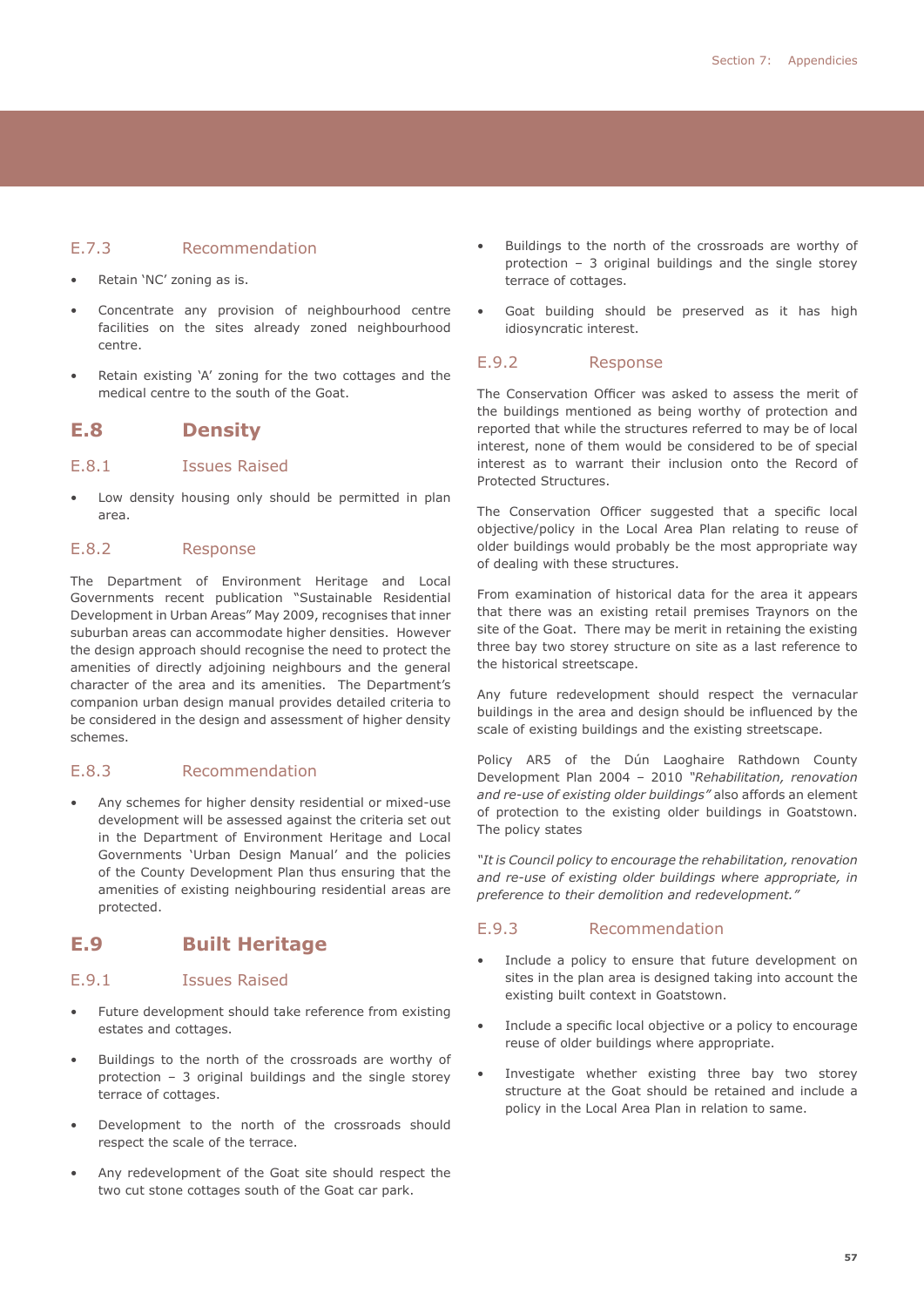

# **E.10 Boundary of Plan Area**

#### E.10.1 Issues Raised

- Plan area needs to extend to cover Trimbleston and the Irish Glass Bottle site.
- Request planning authority to consider extending plan area to include residential lands either side of Mount Anville Road and also Lower Kilmacud Road frontage from 'The Goat' car park to Medical centre.
- Plan needs to be extended to include Taney estate, Knocknashee, Larchfield and other surrounding residential estates.

#### E.10.2 Response

A high number of submissions raised the issue of the need to expand the boundary of the Plan area. The submissions in relation to boundary changes have been very informative as they have highlighted what people perceive to be 'Goatstown'. Different people have different opinions however one area of common opinion related to the need to expand the Plan area to include surrounding residential estates such as Taney, Larchfield, Knocknashee and Willowfield. The local perception of Goatstown would suggest that it runs from Trimbleston/Willowfield on Goatstown Road including the Irish Glass Bottles site and the cross roads at 'The Goat', south to Eden Park Road, east to Mount Anville and including the allotments and west to Taney Rise. Interestingly some submissions expressed the view that Taney Hall and Birches Lane are not part of what is perceived as being 'Goatstown' but are indeed Dundrum.

#### E.10.3 Recommendation

It is recommended that the plan boundary be extended. The boundaries will be as follows; Taney Hall, Taney Rise and Mount Carmel Road to the west, Larchfield Road, Friarsland Close and Trimbleston to the north, Goatstown Close, the allotments and Mount Anville to the east and Lower Kilmacud Road and Eden Park Road to the south. The new Plan area includes the Irish Glass Bottles site on Goatstown Road.

# **E.11 Population**

#### E.11.1 Issues Raised

• Question decline in population and see it as an attempt to justify the provision of residential accommodation.

#### E.11.2 Response

The figures used in the issues paper were taken from the Census of Population 2006. They clearly indicate that two of the District Electoral divisions whose boundaries converge at Goatstown Cross are experiencing a population decline while two have experienced a population increase.

#### E.11.3 Recommendation

Continue to monitor Plan area demographics

#### **E.12 Miscellaneous**

#### E.12.1 Issues Raised

- Future development needs to take into account infrastructural capabilities.
- Existing signage is visually obtrusive.
- Council should provide incentives and launch a campaign to raise awareness of the benefits of down sizing.
- All new buildings should adhere to energy efficiency guidelines.
- Housing layouts and traffic management should be "child proofed" to ensure they include space for safe play and movement.
- Goatstown Cross requires a clear identity.
- Housing should include a Part V condition.
- Council has already decided to grant permission for the building of apartments blocks and retail units on lands at the Goat and the Topaz garage.
- Local Area Plan is rubbish and a waste of money in this time of recession.
- Notes that the plan will be subject to Strategic Environmental Assessment screening.
- Hoarding at entrance to Goatstown Close needs to be removed.
- Plan should include the requirements of SI N0. 140 of 2006 Environmental Noise Regulations in the Local Area Plan. Noise mitigation will be required.

#### E.12.2 Response

Any future development in the Plan area should take into account existing infrastructure capabilities. All planning applications for large-scale developments are referred to the Councils Transportation and Water and Waste departments who provide information on existing infrastructural capabilities.

The Local Area Plan will examine signage in the plan area and provide guidance on same. Signage could be used to help forge an identify for Goatstown.